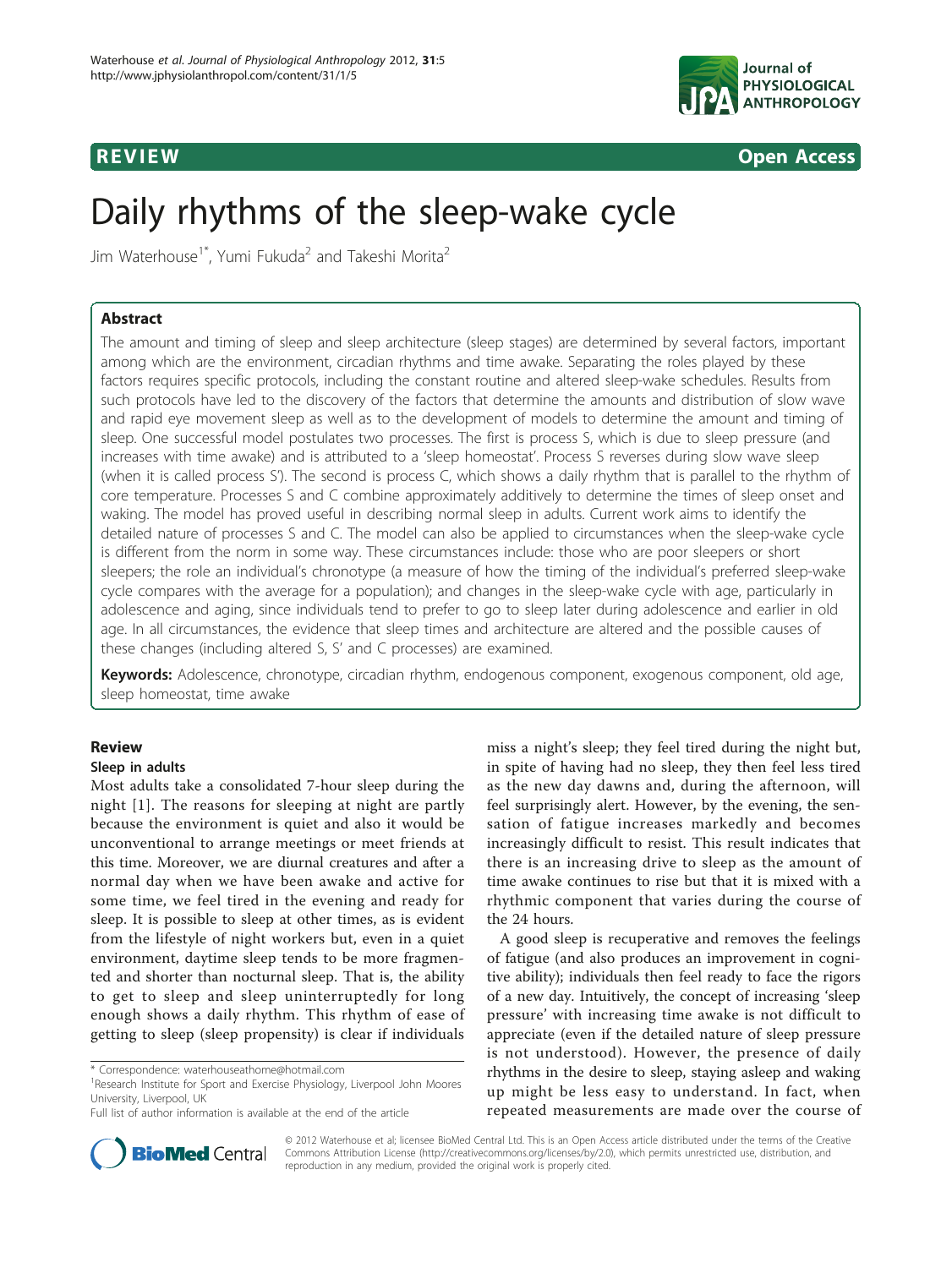<span id="page-1-0"></span>24 hours in subjects who are living normally (active in the daytime and sleeping at night), all physiological and biochemical variables show daily rhythms. Some properties of such rhythmicity need to be considered, and they will be illustrated by the rhythm of core temperature (which is representative of biological rhythms in general).

#### Basic chronobiology

## Endogenous and exogenous components of a rhythm

Figure 1 shows the 24-hour rhythm of core temperature in a group of subjects living normally. The temperature is higher in the daytime and lower at night. A priori, it would be supposed that such rhythms result from the behavioral changes that are associated with the sleepactivity cycle. During the daytime, individuals are physically and mentally active, and eat and drink in an environment that is busy and stimulating; all of these factors will tend to raise core temperature. By contrast, at night, individuals fast, are inactive, sleep and choose a quiet, dark environment.

In fact, such an explanation is only partially correct; the standard method for demonstrating this is the 'constant routine'. In this protocol, a subject is required to remain awake and sedentary (or lying down) and relaxed for at least 24 hours in an environment of constant temperature, humidity and lighting; to engage in similar activities, generally reading or listening to music; and to take identical meals at regularly-spaced intervals. Such a protocol removes any rhythmic changes due to the individual's lifestyle or environment. When this protocol is undertaken, it is observed (Figure 1) that the rhythm of core temperature does not disappear, even though its



amplitude decreases. The rhythm shows a peak around 4 p.m. to 6 p.m. and a minimum around 4 a.m. to 5 a. m. The rhythm is quite symmetrical, with the time of most rapid rise being in the period 7 a.m. to 10 a.m. and that of most rapid fall around 10 a.m. to 1 a.m.

By considering the two temperature profiles shown in Figure 1, the following deductions can be made [[2,3\]](#page-10-0):

(i) The rhythm observed during the constant routine arises internally; it is the endogenous component of the temperature rhythm and its generation is attributed to a 'body clock'.

(ii) Since the two rhythms are not identical, effects due to the environment and lifestyle are also present when the participants live conventionally; the difference between the two rhythms is the exogenous component of the rhythm. The exogenous component of core temperature is dominated by the sleep-wake cycle, activity raising temperature and lying down and sleeping decreasing it.

(iii) The two components are in phase. During the daytime, body temperature is raised by the body clock acting in synchrony with a more dynamic environment and increased physical and mental activities; during the night, the clock, a more restful environment and relaxed lifestyle all act to reduce core temperature.

These deductions are general, insofar as all rhythms show a mixture of endogenous and exogenous components when compared under normal living conditions and during a constant routine. However, when different rhythms are investigated, differences do exist, as described below.

The origin of the exogenous component For example: the exogenous component is the sleep-wake cycle in the cases of heart rate and blood pressure, as with the rhythm of core temperature; it is the light-dark cycle for melatonin secretion; it is the rhythms of posture and fluid intake for urine flow; and it is the rhythm of food intake for plasma insulin concentration.

The relative size of the endogenous and exogenous components As Figure 1 indicates, these two components are of similar size for core temperature. By contrast, the exogenous component is larger than the endogenous component in the cases of heart rate, blood pressure, urine flow and insulin secretion. For melatonin secretion, provided light levels are low (as normally found domestically) - the exogenous component is smaller than the endogenous component. Because the relative sizes of the endogenous components of the rhythms of core temperature and, particularly, melatonin are small, these rhythms are often used as 'clock markers'. The body clock and its adjustment by zeitgebers

The body clock consists of paired suprachiasmatic nuclei at the base of the hypothalamus; many details of its genetics and molecular biochemistry are now known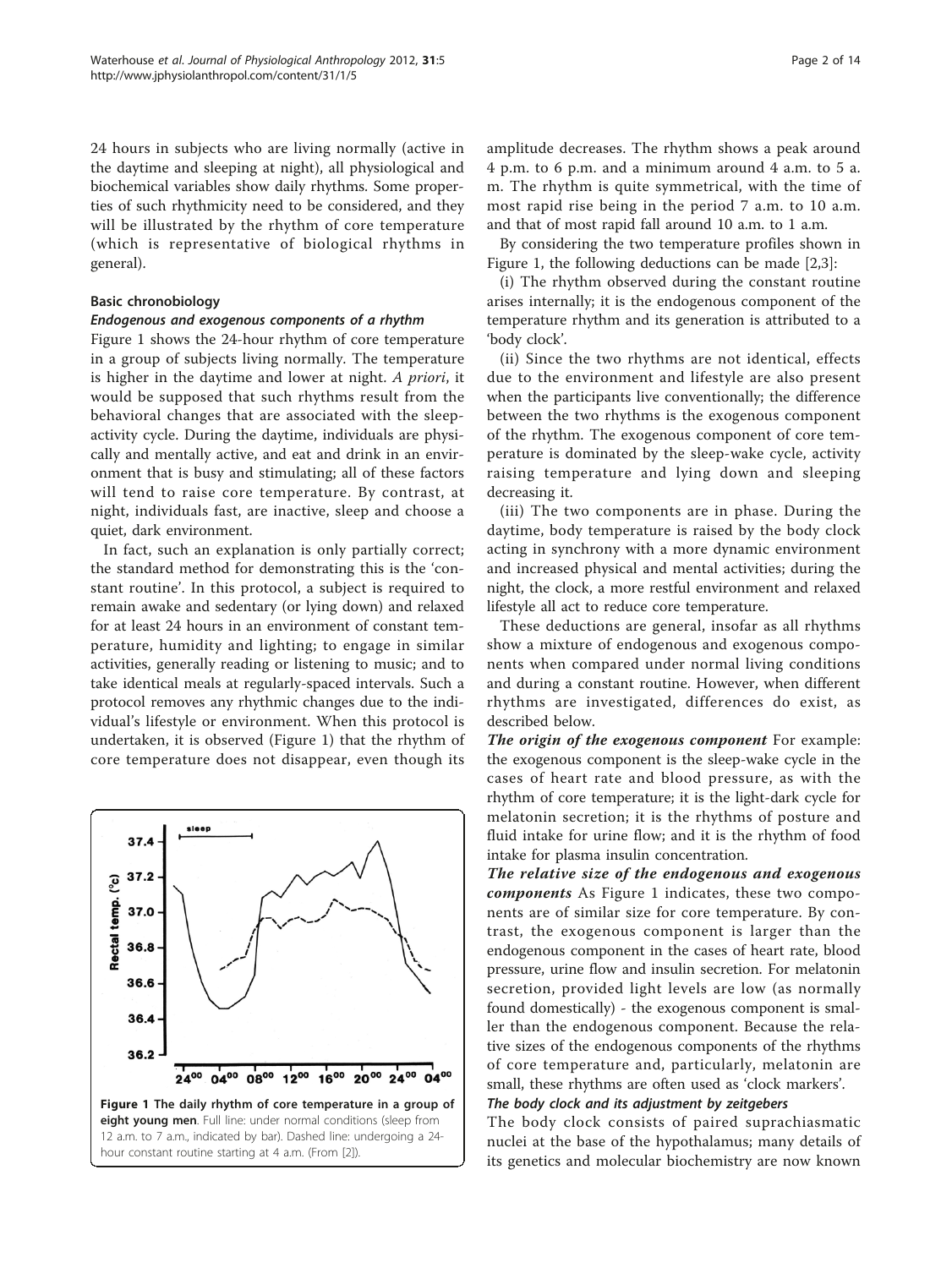[[4-6\]](#page-10-0). It is sited close to areas that exert widespread effects upon the body (for example, temperature regulation, hormone secretion and the feeding cycle) and sends outflows to these areas, so producing rhythmicity throughout the body.

When individuals are studied in time-free environments (such as an underground cave), the body clock and rhythms produced by it continue to be manifest but with a period closer to 25 than 24 hours. Such rhythms are called circadian (Latin: about a day) and the timing system is described as 'free-running'. This period of about 25 hours does not reflect the intrinsic period of the body clock (tau) exactly, due to effects of light exposure during waking. Current evidence (from protocols using very dim light during waking or from blind subjects) indicates that the true value of tau averages about 24.3 hours [\[7](#page-10-0)].

Whatever the exact value for tau in an individual, a body clock will be of value only if it and the rhythms it drives are synchronized to a solar (24-hour) day. This adjustment is due to zeitgebers (German: time-giver), rhythms in the environment and/or the individual's behavior which show a 24-hour period. For humans, the most important zeitgebers are the light-dark cycle and rhythmic secretion of pineal melatonin during the dark. Rhythms of physical activity, social factors and food intake appear to play comparatively minor roles [\[8-10](#page-10-0)]. Nevertheless, whatever the details of the components of a 'zeitgeber package', all potential zeitgebers normally act harmoniously to adjust the body clock to the 24 hour (solar) day.

The effect of light exposure upon the body clock depends upon the time of exposure relative to the temperature minimum (normally around 4 a.m. to 5 a.m., see Figure [1](#page-1-0)). Light exposure in the 6 hours after this minimum advances the body clock to an earlier time, in the 6 hours before the minimum, delays it, and at other times exerts no effect upon the clock [[11](#page-10-0)]. Outdoor light is more effective at adjusting the body clock than is the dimmer light found indoors (that is, it tends to produce larger phase shifts), even though domestic lighting is normally adequate to act as a zeitgeber. The relationship between the time when a zeitgeber is presented and the shift of the body clock that is produced is called a phase-response curve.

Melatonin ingestion also adjusts the body clock; in the afternoon and early evening, melatonin ingestion advances the clock and, in the second half of sleep and during the early morning, delays it. Bright light inhibits endogenous melatonin secretion, and the clock-shifting effects of these two zeitgebers reinforce each other; bright light in the hours immediately after the temperature minimum advances the body clock directly via the phase-response curve (see above) and also indirectly (by suppressing melatonin secretion and so preventing the phase-delaying effect that melatonin would have exerted at this time) [\[12\]](#page-10-0).

### Sleep rhythms

#### Laboratory-based results

A laboratory environment is advantageous in that conditions conducive to sleep (quiet, comfort, and so on) can be standardized. The standardization of such factors is equivalent to standardizing the exogenous components of the rhythms of sleep. Studies in sleep laboratories have systematically investigated the separate effects upon sleep and sleep architecture (the distribution of sleep stages) of time of day and time awake, which together constitute the endogenous component of the sleep rhythms. Several protocols have been used, including the constant routine, multiple sleep latency tests and modifying sleep-wake protocols (by changing the time of day while maintaining time awake constant or changing the amount of time awake at the same times of day). These protocols have been discussed in detail in Reilly and Waterhouse [\[13](#page-10-0)]. Some of the main findings from these investigations are detailed below.

Firstly, falling asleep is easiest if core temperature is falling or low (evening and night) and most difficult if it is high or rising (morning and afternoon). Secondly, waking up spontaneously tends to be the opposite of falling asleep; it is easiest if core temperature is rising or high, and most difficult when it is falling or low. These last results explain why, if individuals have gone to bed earlier or later than normal, even though they will feel less or more fatigued, respectively, than normal, they are likely to have a longer or shorter sleeps, respectively, than normal. Thirdly, the above two results stress that the ability to initiate and sustain sleep shows rhythmic changes during the course of the 24-hour day, and that these are associated with the rhythm of core temperature. However, superimposed upon these effects is that (if time-of-day effects are taken into account) sleep propensity - measured subjectively (fatigue, alertness) or objectively (polysomnography) - increases in proportion to time awake. This finding means that the endogenous component of sleep rhythms, like those of alertness, fatigue and cognition, is a mixture of two main elements, time of day and time awake. Finally, combining these findings indicates that an unbroken sleep is most likely to occur if it starts in the late evening and ends sometime after 7 a.m., the individual having slept through the trough of core temperature (see Figure [1\)](#page-1-0). Sleep onset will occur as core temperature falls, melatonin secretion begins, fatigue increases and alertness falls, the individual having been awake for about 16 hours; sleep will end when core temperature rises and melatonin secretion falls.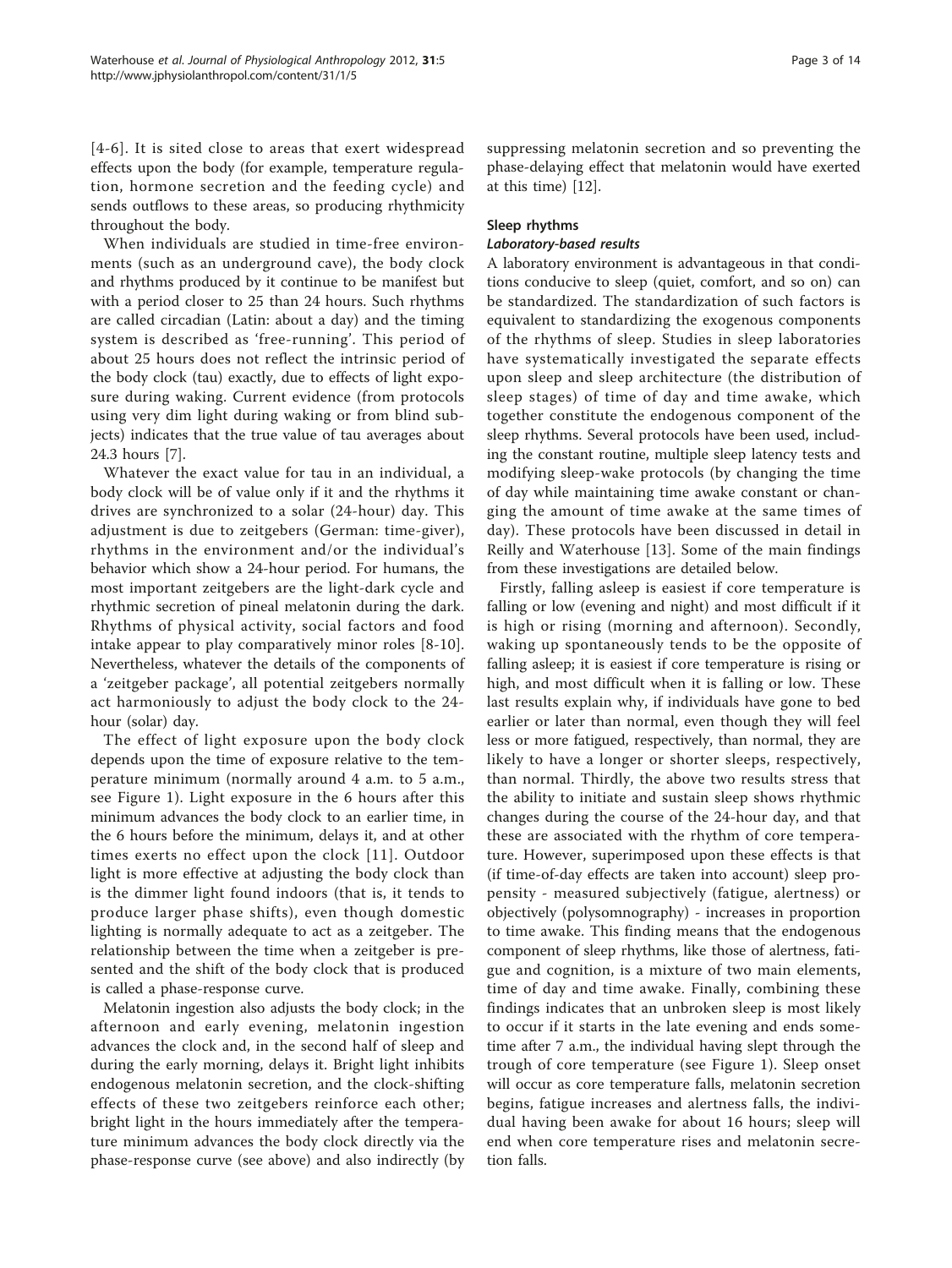#### <span id="page-3-0"></span>Possible cause of rhythms of the sleep-wake cycle

The association between the sleep-wake cycle (sleep propensity, sleep maintenance and waking up) and the rhythm of core temperature has been interpreted as a causal link, incorporating temperature-induced changes in brain metabolism (see, for example, [\[14](#page-10-0)]). However, this might be an oversimplification of the position since there are many other rhythms associated with the sleepwake rhythm [[3,](#page-10-0)[15](#page-11-0)]. These rhythms include: reciprocal activity of the sympathetic and parasympathetic branches of the autonomic nervous system (sympathetic activity paralleling core temperature and parasympathetic activity showing a profile that is the mirror image); levels of plasma adrenaline (parallel to core temperature); and plasma melatonin, concentrations of which are low in daytime light, start to rise around 9 p. m., peak during sleep in the dark, and fall on awakening in the morning. Melatonin is known to cause cutaneous vasodilatation (and so promote a fall of core temperature) as well as to increase fatigue. It is likely that many factors contribute to the physiological preparations that need to be accomplished to feel ready for sleep in the evening, to being able to maintain unbroken sleep at night, to making preparations for waking up in the morning, and to being physically and mentally active in the daytime. Core temperature is only one of these factors and should be seen as only one of the factors that reflect the activity of the body clock and rhythmicity of the body as a whole.

The value of the rhythms of core temperature and melatonin secretion as convenient markers of the timing of the body clock has already been mentioned. Alertness and fatigue, important indicators of sleep-mediated recuperation and the need for sleep, respectively, are also affected by the body clock. Once again, however, many other factors also contribute to these subjective feelings (for example, boredom and excitement with tasks in hand and, particularly, time awake). The effects of boredom and interest mean that alertness and fatigue can be misleading indicators as to the physiological need for sleep (the build-up of sleep pressure) at any time. Even so, the principles involved in modeling the rhythm of sleep times (see below) have also been used to model rhythms of alertness, fatigue and mental activity (for details of which, see [[16-20](#page-11-0)]).

#### Sleep stages

Sleep is not homogeneous, and this has been investigated by recording surface electrical activity on the scalp using an electroencephalogram (EEG). In normal sleep, there is an ultradian rhythm of cycling between slow wave sleep (SWS) and rapid-eye-movement (REM) sleep stages, the REM-nonREM cycle. This cycle lasts approximately 90 minutes, about five cycles occurring during the course of a normal night's sleep. The composition of successive cycles varies, with the amount of SWS decreasing and the amount of REM sleep increasing.

# Modeling sleep rhythms and the distribution of sleep stages

#### The basic model

One simple, and yet very effective, model of sleep rhythms is the two-process model of sleep homeostasis of Borbély [[21\]](#page-11-0) (Figure 2). In this model, it is postulated that one of the processes, sleep pressure (S), increases during waking as an exponential saturating function, and then decreases exponentially during sleep (now being termed S'). The other process, C, is rhythmic with a period of about 24 hours and consists of two parallel components, an upper and lower component, both approximately in phase with core temperature.

Sleep onset occurs when the rising value of S intercepts the upper C function, normally during the phase of rapid decline and some hours before the minimum of the upper C function. During sleep, the level of S' falls exponentially (but with a shorter half-time constant than exists for S) until it meets the lower C function, at which point waking occurs and the cycle starts again. Waking normally occurs after about 7 hours of sleep, a few hours after the minimum of the lower C function when it is rising quickly. Factors S and C are assumed to act additively (but see [\[22,23\]](#page-11-0)).

A three-component model of sleep regulation, based upon the two-component model but incorporating 'sleep inertia', has been developed. Sleep inertia is the

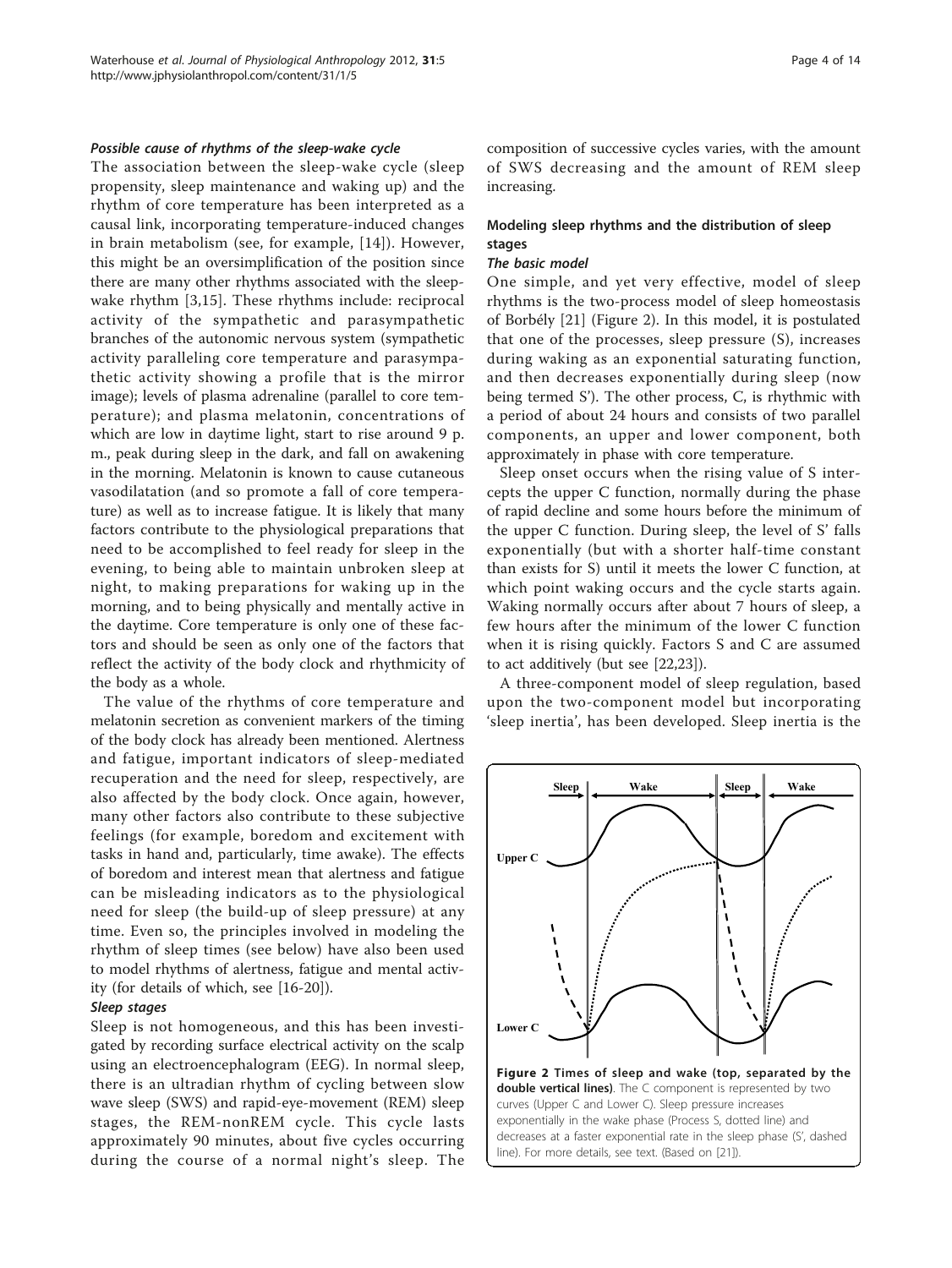phenomenon whereby, immediately after waking from sleep, the beneficial effects of sleep upon cognitive performance and mood are not immediately apparent [[24-26\]](#page-11-0).

# Interpreting physiological and biochemical correlates of the sleep model

Many investigations have been performed to define the physiological and biochemical correlates of processes S and S' and the rhythmic function C, and others are in progress. As with investigations of sleep times, studies of processes S and S' generally consist of measuring aspects of waking or sleep (subjective estimates of fatigue and alertness, or objective measures of EEG during waking and sleep, for example) after the sleep-wake schedules of volunteers have been altered in some way.

The general view (summarized in [[22,27](#page-11-0)]) is that the amount of sleep pressure accumulated during the wake time (process S) is reflected in the amount of SWS that occurs during the following sleep. Such 'deep sleep' has been regarded for some time as the type of sleep that best reflects its recuperative role. The actual dissipation of sleep pressure (process S') is associated with the amount of slow wave activity (SWA), assessed from the power in the low-frequency band of the sleep EEG. Increasing sleep pressure during the daytime when the subject is awake can be measured by assessing sleep propensity (the opposite of sleep latency) and the power in the theta-alpha band of the waking EEG. Sleep pressure is also related to increasing subjective fatigue and decreasing alertness. SWS and SWA are little affected by core temperature; by contrast, the amount of REM sleep is inversely proportional to core temperature and little affected by prior wake time. It is the difference between the factors associated with SWS and REM sleep that leads, during a normal nocturnal sleep, to the first REM-nonREM cycles being richer in SWS (beginning the process of recuperation) and the later ones, closer to the temperature trough, richer in REM sleep.

However, the detailed nature of the links involved remains unresolved. Comments already made about other variables being temporally associated with core temperature (and, therefore, the C component), and all of them possibly being reflections of some more fundamental process, apply here also. The fundamental reasons why increased wake time leads to an increased need for sleep and change in sleep architecture remain to be elucidated. One approach to this problem has been to investigate substances that accumulate in the brain during the waking period and the neurophysiological changes that take place during this time [\[28](#page-11-0)]. However, detailed explanations of the associations between sleep stages and time awake and core temperature are still awaited.

# Using the two-component model to explain altered sleep patterns in adults

# Possible causes of differences in sleep patterns

With regard to adjustment of the body clock by zeitgebers, this process need not be precise on any particular day. Daily differences in detailed timing of biological rhythms will arise due to slight variations in the body clock and timing of the zeitgebers on a particular day. Moreover, different individuals will show biological variation with regard to the exact intrinsic period of their body clock (tau), their exposure to zeitgebers and details of their phase-response curves to different zeitgebers. That is, there will be both intra- and inter-individual variation in the timing of the circadian clock and the rhythms it drives.

Such variation will also apply when considering either the sleep homeostat  $(S \text{ and } S')$  or rhythmic  $(C)$  components of the two-component model of sleep (Figure [2](#page-3-0)), all of which is predicted to lead to changes in the detailed timing of the sleep-wake cycle. Thus if the timing of the upper or lower components is changed, this will alter times of falling asleep or waking (times when the S and S' curves intercept the C curves); curves phased earlier will tend to cause earlier times of sleep onset and offset, and vice versa. If the amplitude of the C rhythms is decreased, the angle between the S and C curves will be less, and this will result in any changes in the curves causing increased variations in the exact timing of the points of intersection; this will in turn cause an increased variability in sleep onset and offset times. If process S increases less with time awake (its half-time constant is increased), then sleep onset will be delayed. Finally, if process S' is less marked (its half-time constant is increased), then sleep can be considered to be less recuperative (SWS and SWA will decline) and will tend to last longer.

These predicted changes can then form the basis of attempts to explain some abnormalities of sleep behavior, even though the understanding is incomplete in the absence of knowledge as to the exact correlates of the S, S' and C components (see above).

# Adults who are poor sleepers and short-sleepers

Because, like any biological variable, the S, S' and C components will show inter- and intra-individual variation, there is the implication that the sleep-wake cycle will differ between individuals and between days in a single individual. It is common for individuals to delay their sleep-wake cycle over the weekend (generally due to increased social activities) and to find difficulty in readjusting it to weekday requirements on the Monday. There is also evidence that those with less regular lifestyles have more sleep problems [\[29](#page-11-0)]. These are external factors, and so contribute to the exogenous component of sleep rhythms, and readily modified by a change in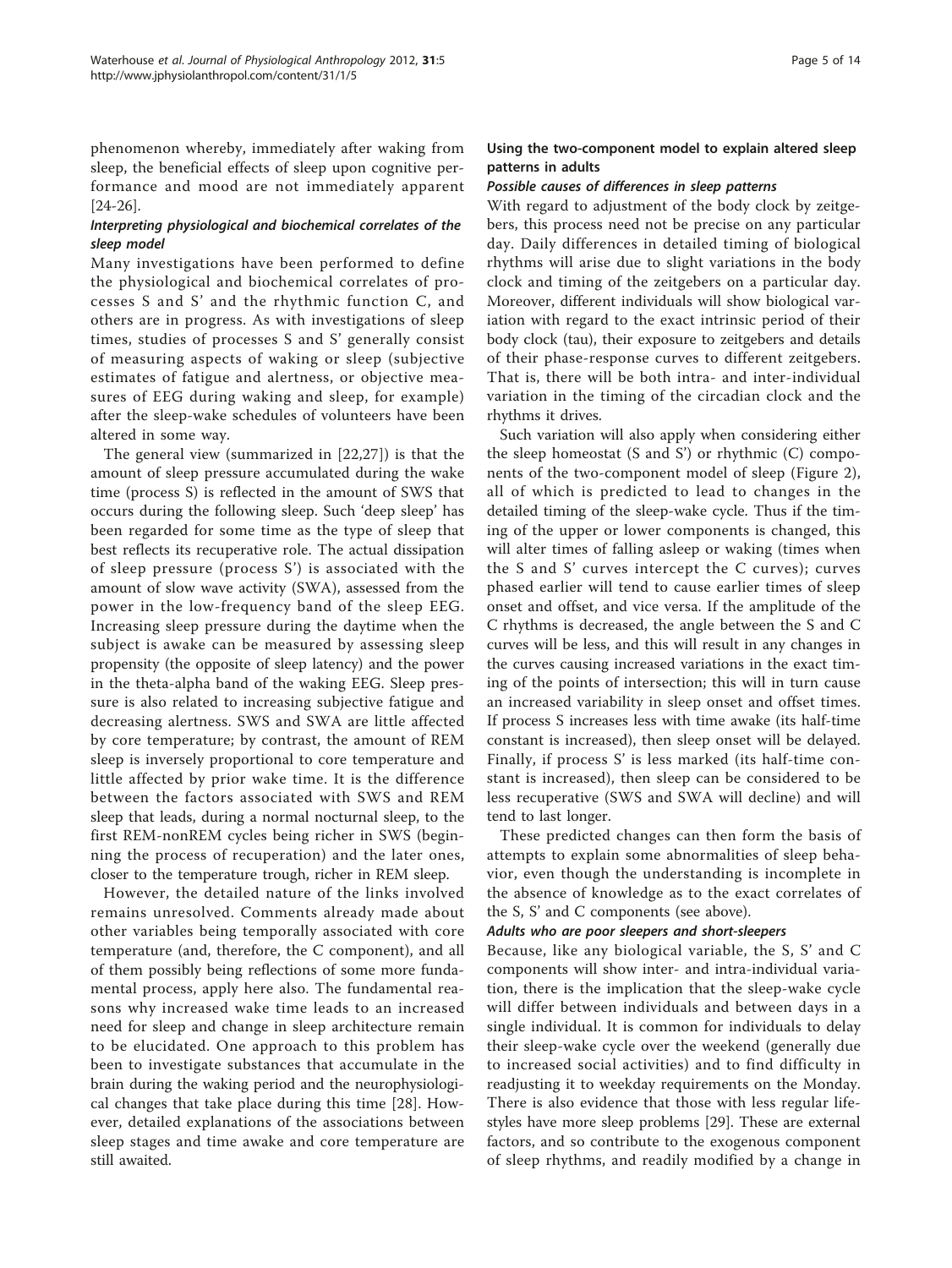lifestyle. The issue is if differences in the internal factors (S, S' and C) are present in some cases of altered sleep.

There are differences in the amount of sleep habitually taken by individuals because individuals choose to do this (external factors), seem to need less sleep ('short sleepers'), or get less sleep than they want and so feel tired in the daytime ('poor sleepers'). Studies using bedrest and sleep deprivation have been used to investigate if poor sleepers show systematic differences from 'normal' sleepers [\[30\]](#page-11-0), but they have not reliably shown that the sleep homeostat or rhythm of core temperature is different. For example, the temperature rhythm and responses to the multiple sleep latency tests following these changed schedules were normal in poor sleepers. Also, when short sleepers (< 6 hours per night) and long sleepers (> 9 hours per night) were compared, both responded in the same way with regard to the effect of prior wake time upon the amount of SWS and the kinetics of SWS during recovery sleep [[31](#page-11-0)]. Therefore, it has been suggested that short sleepers endure higher sleep pressure, and that poor sleepers are not particularly susceptible to sleep pressure.

Even though these differences from normal sleep generally produce no more than some degree of inconvenience, they can be more troublesome if daytime fatigue is marked and cognitive function impaired. In these cases, treatment is sometimes contemplated, which generally consists of attempts to strengthen the individual's exposure to zeitgebers (particularly bright light) or regular ingestion of melatonin a few hours before sleep is desired [[32-34\]](#page-11-0). In this regard, treatment is very similar to that for aged subjects (see below).

### The effect of chronotype

The measurement of a person's chronotype score is now commonplace, the original questionnaire having been translated into several languages (and then validated upon local populations of subjects) and also adapted for cultures that, for example, routinely rise early. A population's chronotype scores are distributed normally, with those who tend towards the 'morningness' part of the distribution choosing to perform important activities in the morning, and those tending towards 'eveningness' choosing to do them in the evening. The tails of the distribution - the extreme morning types (larks) and extreme evening types (owls) - can find normal lifestyles difficult to participate in fully and effectively. This difference might be due to habits (and so influence the times of exposure to zeitgebers) and/or the body clock (tau values differing between individuals) and/or to the phase response curves (which might differ in the size of advances and delays in the body clock that zeitgebers produce), but few data on this issue are available. What can be stated is that individuals are likely to have problems if they adopt an early lifestyle (retiring and rising

earlier than average) but have a circadian system that tends to run later than average (for whatever reason), or vice versa. Such disparities can be important for those working shift systems.

The observation [[35](#page-11-0)] that temperature rhythms in morning- and evening-types during constant routines are phased about 1 hour earlier or later than average, respectively, implies that some endogenous component (differences in adjustment of the body clock? differences in tau?) is involved, but it might also be caused partly by the phase differences (due to different lifestyles) that were present in the days before the constant routine.

The S and C components of the two-process sleep model have been compared in morning and evening types, using the core temperature rhythm (a reflection of the C component) and daytime measures of subjective sleepiness and alpha-theta activity (reflections of the S component). The core temperature was phased earlier, and the build-up of sleepiness and alpha-theta activity was more rapid, in the morning types; that is, both components of the two-component model were different [[36\]](#page-11-0). In other studies, morning-types had more SWA at the start of a recovery sleep following a night of sleep disruption, and also showed a more rapid decay of SWA [[37,38\]](#page-11-0). These results indicate that both processes S and S' might be more rapid in morning types, in addition to an earlier phasing of the body clock (see above), and all factors might contribute to earlier times of retiring and rising.

There is evidence that some of the differences between chronotypes and in processes S, S' and C have a genetic basis. Evidence from a large study upon adults in which sleepiness, chronotype, quality of life and sleep times were compared [[39\]](#page-11-0) indicated that associations existed that could not be explained by common lifestyles (those sharing the same household, for example); this implies a genetic component. One of the clock genes, PERIOD3, shows polymorphism and individuals homozygous for one variant, the five-repeat allele, PER3(5/5), are not only more likely to be a morning type but also more susceptible to the effects of sleep loss. By contrast, individuals homozygous for another variant, PER3(4/4), are more likely to be an evening type. Subjects homozygous for PER3(5/5) also showed more waking alphatheta activity, more SWA during sleep and a greater decline in cognitive function when sleep-deprived [[40](#page-11-0)]. A previous study [[41](#page-11-0)] had also shown that individuals could be divided into 'resistant' and 'non-resistant' on the basis of deterioration of their brain function following sleep loss; since this division was independent of any difference in phasing of core temperature, it seems to relate to the sleep homeostat rather than process C.

Two comparatively rare syndromes have been described: delayed sleep phase syndrome and advanced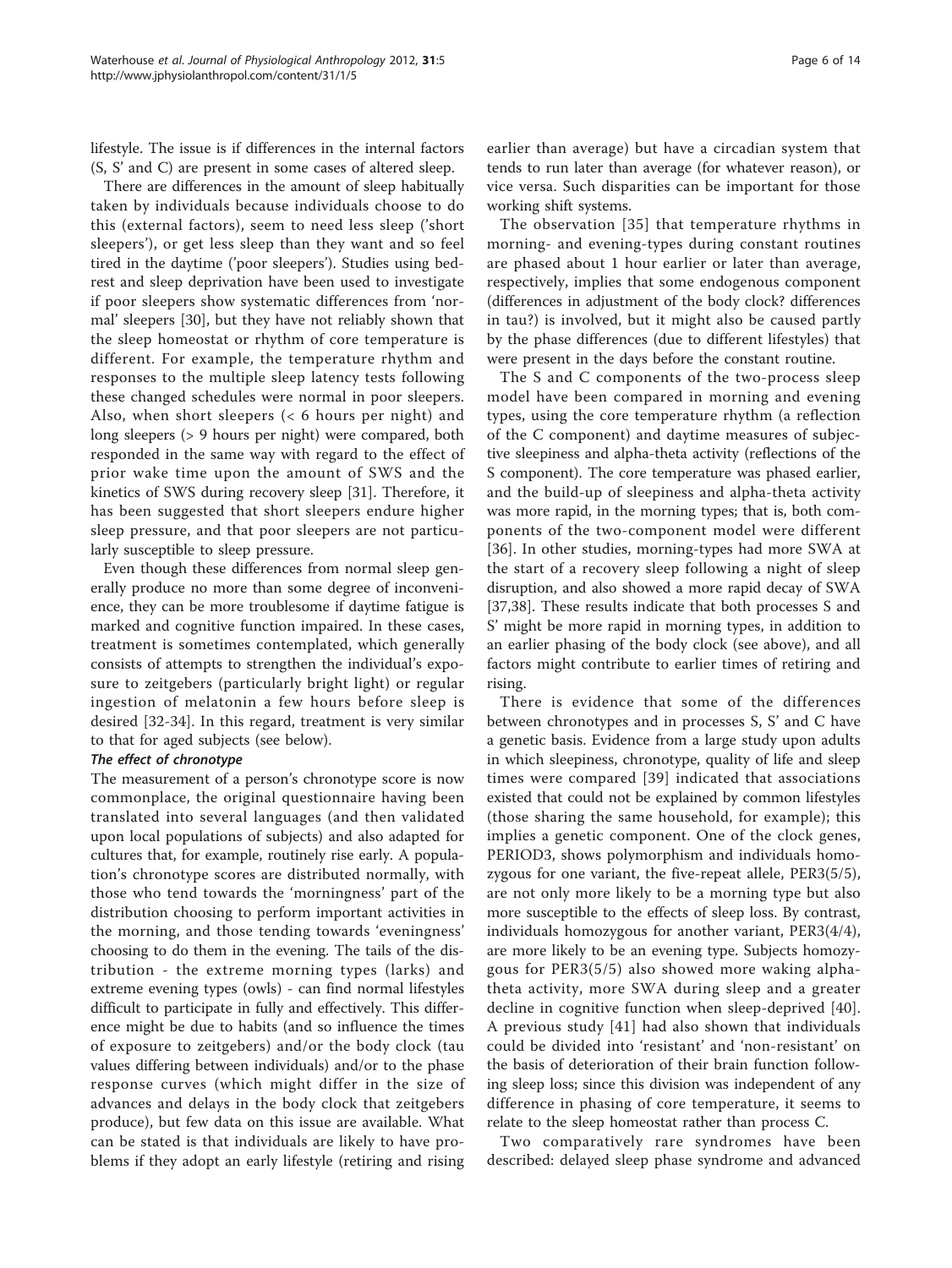sleep phase syndrome. In the former, the internal relationship between daily rhythms and the sleep-wake cycle is normal, except that the whole system is delayed with regard to external time; for example, the core temperature rhythm shows a minimum around 8 a.m., and melatonin secretion begins around midnight (both rhythms being delayed about 4 hours compared with normal). Subjects tend to wish to retire around 4 a.m. and rise about noon, and this lifestyle can be very inconvenient [[42](#page-11-0)]. The opposite changes in timing of daily rhythms and chosen sleep-wake cycle apply to advanced sleep phase syndrome. Behaviorally, the individuals can be considered as pathologically extreme examples of evening or morning types. Whether the syndromes result from extreme values of tau, abnormal phase-response curves, and/or abnormalities with regard to the sleep homeostat is unknown.

In summary, evidence is beginning to be obtained that indicates individuals' chronotypes partly reflect some aspects of the timing of their body clock and sleep homeostat, and that a genetic component contributes to these differences.

# Differences in sleep patterns with age Neonates and infants up to adolescence

Immediately after birth, neither full-term nor premature babies show clear circadian rhythms of the sleep-wake cycle or any other variable [[43-45\]](#page-11-0). Instead, bouts of sleep and waking alternate several times during the course of a 24-hour period. Therefore, the concept of sleep pressure, accumulating with substantial periods of waking, cannot be applied in the same way. Further, EEG results indicate that the nature of sleep is different, there being two types of sleep, 'quiet' and 'active' [[46-48](#page-11-0)]. That is, the basic two-component model of sleep cannot be applied to individuals in newborn babies.

Even if the sleep-wake rhythm and other circadian rhythms developed progressively during the first years of life, to become firmly established when the child is five years of age [\[49](#page-11-0)-[52](#page-11-0)], there are no studies in which components of the two-component model have been investigated in children of this age. The reasons for this are easy to understand - requiring infants to take part in such studies would be unethical.

# Adolescents

In practice, therefore, the earliest age at which substantial amounts of data have been collected is when the child reaches adolescence, though here also experimental sleep-deprivation experiments have not been performed and no constant routine data are available. The data that are available for this age group (10 to 17 years) are dominated by the observation that they go to bed considerably later in the evening (particularly if they have access to television or live in latitudes where summer evenings can be very long) and so tend to be sleepdeprived on school days [[53-64\]](#page-11-0). At weekends, they catch up on lost sleep by extended time spent in bed (lie-ins). At the weekends also, the melatonin rhythm is phase delayed compared with during the week. Adolescents tend towards evening types, therefore, though this change is more marked in some than others and occurs at a slightly earlier age in girls, possibly due to their earlier onset of puberty [[65\]](#page-11-0). The sleep restriction that is experienced during weekdays causes concern with regard to school performance, particularly when school starts early in the morning and the degree of eveningness of an individual is marked [\[66](#page-12-0)-[71](#page-12-0)].

Some of these points are illustrated by some of our unpublished data, which show changes in chronotype and sleep quality in primary and secondary school students in Japan (7 to 18 years old; 404 boys, 411 girls). The Japanese versions of Horne and Ostberg's Morningness-Eveningness Questionnaire (MEQ) and the Pittsburgh Sleep Quality Index (PSQI) were used. Figure 3 shows the MEQ scores. Although most of the students were neither morning type nor evening type, that is, they were 'intermediate type', the scores decreased significantly with age, indicating a change towards becoming evening type (boys:  $r = -0.99$ ,  $P < 0.001$ ; girls:  $r =$  $-0.83$ ,  $P = 0.041$ , Pearson's correlation coefficients). Female students older than 10 years tended to be more evening types than their male counterparts, but this difference decreased with age and was reversed in students aged18 years old. There was a clear linear relationship between the MEQ scores and age of male students, while this relationship was less clear in the female students and appeared to be affected other factors,



and 70 to 86, definitely morning-type.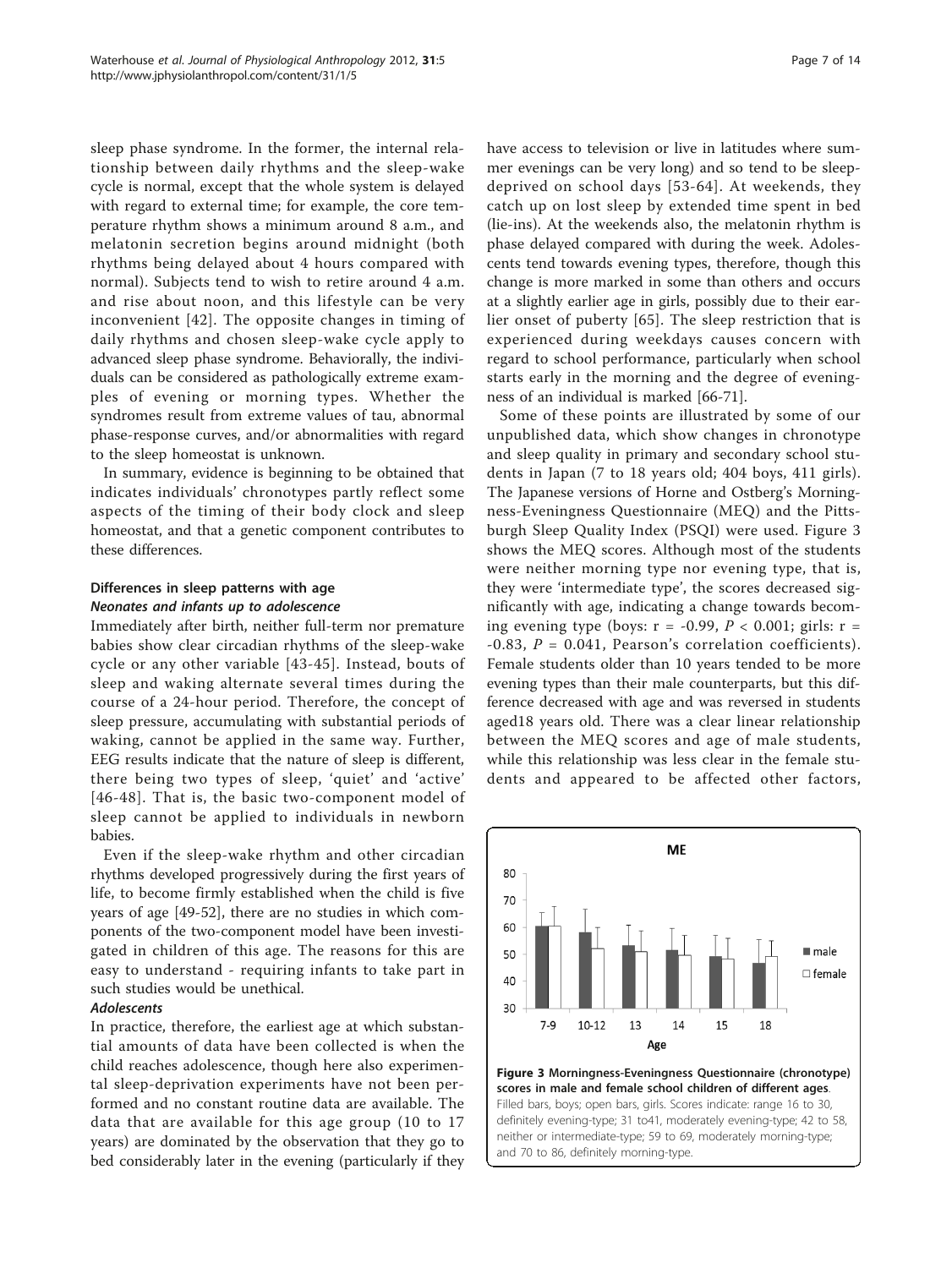especially around 10 years of age. This change in female MEQ scores at around 10 years might relate to menarche.

Figure 4 shows that their PSQI scores tended to increase significantly with age, indicating a deterioration in sleep quality (boys:  $r = 0.96$ ,  $P < 0.01$ ; girls:  $r = 0.95$ ,  $P < 0.01$ , Pearson's correlation coefficients), girls tending to be worse than boys. Given that all students had to rise at the same time in the morning to attend school, the poorer sleep observed in the older children was consistent with the tendency for the chronotype in older children to become progressively more orientated towards that of an evening type.

Attempts have been made to incorporate the findings regarding lifestyle and chronotype in adolescents into the two-component model of sleep regulation [\[72](#page-12-0)-[74\]](#page-12-0). It is believed that both components change. The evidence for changes in the C component is the later phasing of core temperature and melatonin rhythms; the evidence for a change in the sleep homeostat (S and S' components) is an increase in sleep latency and a decline in delta power density. From a circadian viewpoint, the delayed rhythms imply that early school hours will be too soon after the trough of the core temperature rhythm and time of high melatonin secretion (resulting in poorer cognitive performance), and the fall in core temperature and onset of melatonin secretion later in the evening will delay sleep onset. The observed changes in the sleep homeostat appear to enable these later bedtimes to occur.

Why such changes should exist during and just after puberty is unclear; attributing them to the marked maturational changes, in the brain as well as the pituitary-gonadal axis, is an obvious possibility, but details of the mechanisms involved are unknown [[75,76\]](#page-12-0). It is also possible that the individual's increasing independence at this age means that personal interests might delay



bedtime, and this will lead to a delay in the circadian system. If this exogenous factor were important, then curtailing evening activities and retiring earlier would provide a suitable remedy; but if the driving force behind the change were neurologically or hormonallybased (and internally-based), then advising earlier retiring times would be ineffective. Whatever the cause, recommendations that school hours and examination times should be delayed are common [[66,68,70,71](#page-12-0)].

# Older persons

There has been a large amount of research upon the sleep-wake cycle and associated rhythms in aged individuals, generally 55 years or older (for recent reviews, see [[77](#page-12-0)-[79](#page-12-0)]. Volunteers for such investigations have come from two main sources; those who come to the laboratory and those who live in homes for the elderly. The type of person studied in these two cases might not be the same. Subjects volunteering for laboratory-based studies are likely to be healthy, active and independent; those studied in homes are more likely to be less active and independent, and also more likely to suffer from some of the problems associated with old age - forms of dementia, for example. The concepts of 'survivor' and 'frailty', respectively, have sometimes been used to describe these two types of volunteer [\[80\]](#page-12-0), and differences between the results given by them might be expected.

Nevertheless, there are the following general findings [[58](#page-11-0)[,81](#page-12-0)-[88\]](#page-12-0): daytime is associated with a greater number of naps and night with greater sleep latency and more fractionated sleep (sleep efficiency declines); the increased frequency of waking is associated with a need to empty the bladder; and times of retiring and rising tend to become slightly earlier, individuals become more of a morning type. These changes to sleep and the sleep-wake cycle have been observed in longitudinal [[89](#page-12-0),[90](#page-12-0)] as well as transverse studies, and made use of measurements that have come from self-report diaries, answering questionnaires, reports of care-givers or objective measures of activity (by actimetry) or sleep (EEG and polysomnography).

Other factors that might be involved with changed sleep-wake cycles are also found in aged individuals. Poorer thermoregulation [\[91\]](#page-12-0) and cognitive function [[92](#page-12-0)] are present but, as in younger adults, a nap improves cognitive performance [[93](#page-12-0)]. Poorer sleep at night and increased daytime naps will decrease the normal degree of dichotomy between daytime activity and nocturnal rest. Associated with this decrease is likely to be decreased regularity of lifestyle and smaller exogenous components of circadian rhythms. Against this scenario, however, are the results from studies that have shown an increase in lifestyle regularity [[94-96\]](#page-12-0). Also, following a simulated time-zone transition, aged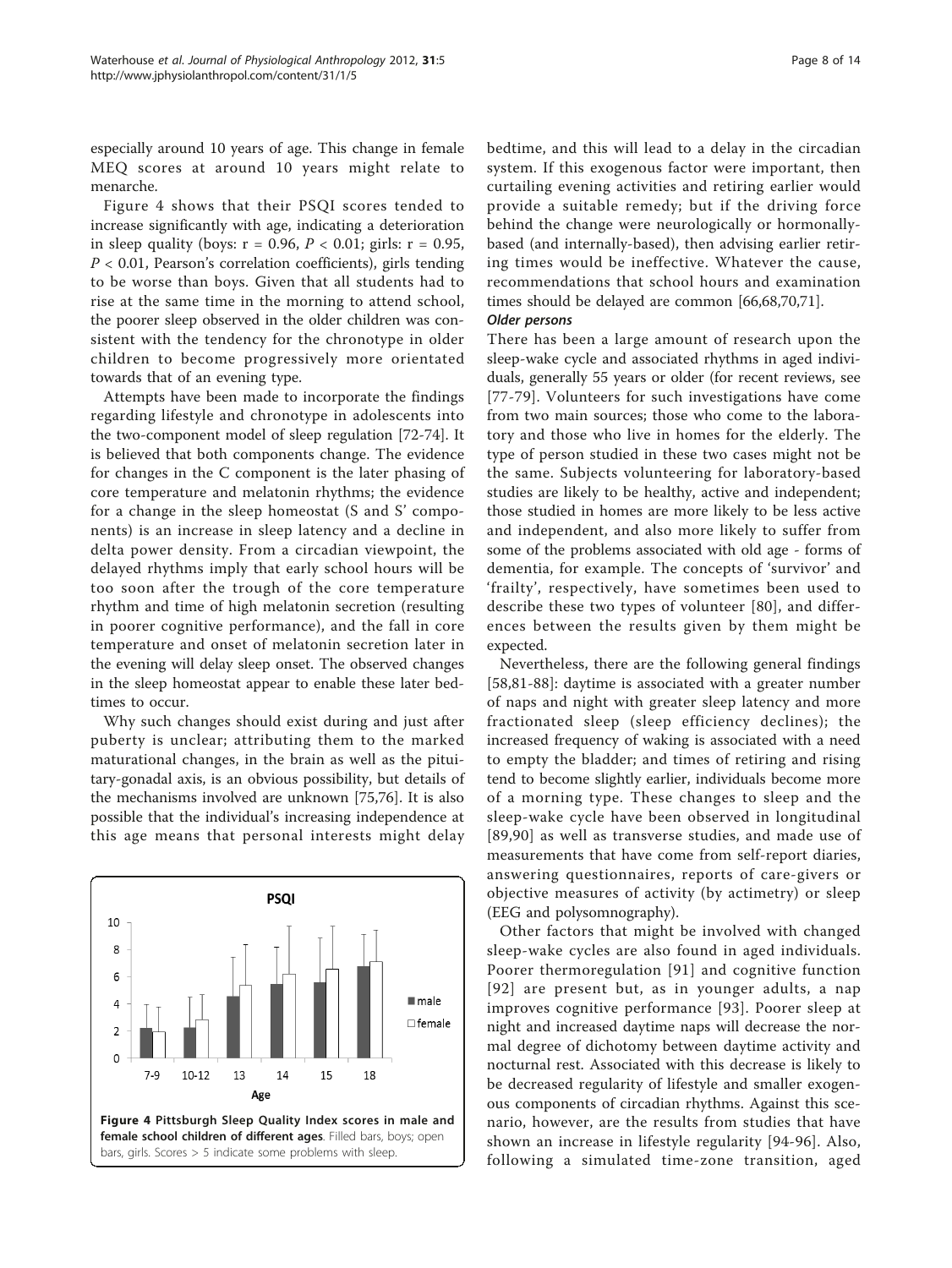persons, like younger adults, suffer from sleep loss and deterioration in cognitive performance - but older subjects seem better able to pace themselves and maintain cognitive performance at times of sleep loss and low core temperature [\[97](#page-12-0),[98\]](#page-12-0). There is also other evidence that alertness in the aged seems to be less dependent upon core temperature than is the case in younger subjects [[99](#page-12-0)]. In other words, some of the behavioral changes observed in aged subjects accord with the view that individuals try to adopt lifestyles that oppose the difficulties that arise with aging.

Circadian rhythms alter with aging; those of core temperature and melatonin secretion having been studied most. The amplitudes of these rhythms, when measured in aged individuals living their normal lifestyles, normally show lower values when compared with younger controls and phase advances in the order of 1 hour [[85,100](#page-12-0)]. There is also evidence that aged individuals who suffer from poor sleep at night have a raised core temperature at this time [[101\]](#page-12-0), but this is in contrast to the results from an earlier study that had found that altered sleep could not be accounted for by changed rhythms of core temperature [\[102](#page-12-0)]. Such deterioration in circadian rhythms is not observed equally in all aging subjects [[103,104](#page-12-0)] but tends to be more marked when other problems (such as pain, failing cognitive powers or senile dementia) are also present, and less marked if a partner or companion is present.

Determining the cause of the observed changes is difficult because the links that exist between circadian rhythms and the sleep-wake cycle are complex. For example, the need for recuperation during nocturnal sleep might be lessened if, during the daytime, an individual is less physically and mentally active and takes naps. Also, even though decreased activity of the suprachiasmatic nucleus (producing a rhythmic output that is lower in amplitude) could account for many of the observed changes, so too could, for example, decreased exposure to or perception of zeitgebers, daytime activity and exposure to the natural light-dark cycle being compromised by decreased mobility (not being able to venture outdoors) and/or poorer eyesight.

Poorer vision might be particularly important, causing individuals to lack confidence and further restrict their daytime activities, both indoors (reading, for example) and outdoors (walking). The cornea and lens become more opaque with age and light transmission, particularly of the shorter (bluer) wavelengths, decreases [\[105](#page-12-0)]. This acquired tritanomaly can be assessed objectively by a desaturated 15-hue test, in which patients are required to distinguish between very similar shades of blue. This partial loss of perception of blue colors can also be seen in some paintings in which, as the artist gets older, there is more interest in reds and yellows than greens or blues. These changes in the perception of blue hues can be marked in those who suffer from cataracts.

Light of shorter wavelengths is also important in the control of body temperature, melatonin secretion and the sleep-wake rhythm. Melatonin secretion in the late evening and night promotes sleep, partly due to the fall in core temperature that it produces. This secretion is suppressed by light, particularly light at the blue end of the visible spectrum [\[106-108](#page-12-0)]. Accordingly, it seems possible that changing transmission of blue light through the lens in aged subjects, particularly those suffering from cataracts, will change the pattern of melatonin secretion and times of sleep. For example, the declining transmission of blue wavelengths in the evening might lead to an earlier rise of melatonin secretion in the evening, contributing to earlier sleep onset in aged individuals. In addition, it has been observed [[109](#page-12-0)] that daytime exposure to bright light in young adults raises the secretion of melatonin at night, causes a greater fall of core temperature at this time, and improves sleep; such effects might be less marked if the lens of the eye has reduced ability to transmit light at some, or all, of the visible wavelengths.

Therefore, cataract surgery will not only improve individuals' sight but it might also alter the quality of their sleep. Asplund and Lindblad [\[110,111\]](#page-12-0) found that a considerable proportion of the patients who had undergone cataract surgery reported subjective improvements in their sleep after surgery. This has recently been reexamined [\[112\]](#page-12-0). Fifteen patients were studied before and one month after cataract surgery, in which UV light-cutting intra-ocular lenses had been implanted. Vision and color perception both improved. After recovery from the surgery, they also demonstrated a change in nocturnal sleep, though this improvement varied between patients. After surgery, patients showed a negative correlation between later wake-up or retiring times and sleep efficiency; that is, sleep efficiency of patients with earlier wake-up and retiring times was higher than in those with later wake-up and retiring times. It seems that, after surgery, the patients' retinas received more light of shorter wavelengths and this affected sleep efficiency.

Whilst the detailed implications of these results with regard to the link between light perception and sleep are still unclear, they do confirm that light, melatonin secretion and sleep are linked. It is also noteworthy that, in aged individuals who do not suffer visual problems, the phase shifts produced by exposure to bright light are the same as in younger controls [[113](#page-12-0)]. Also, a 3 hour bout of exercise at the start of normal sleep time delayed the melatonin rhythm equally in young and old adults [[114\]](#page-12-0). That is, there is no evidence that the increased morningness found in aged individuals can be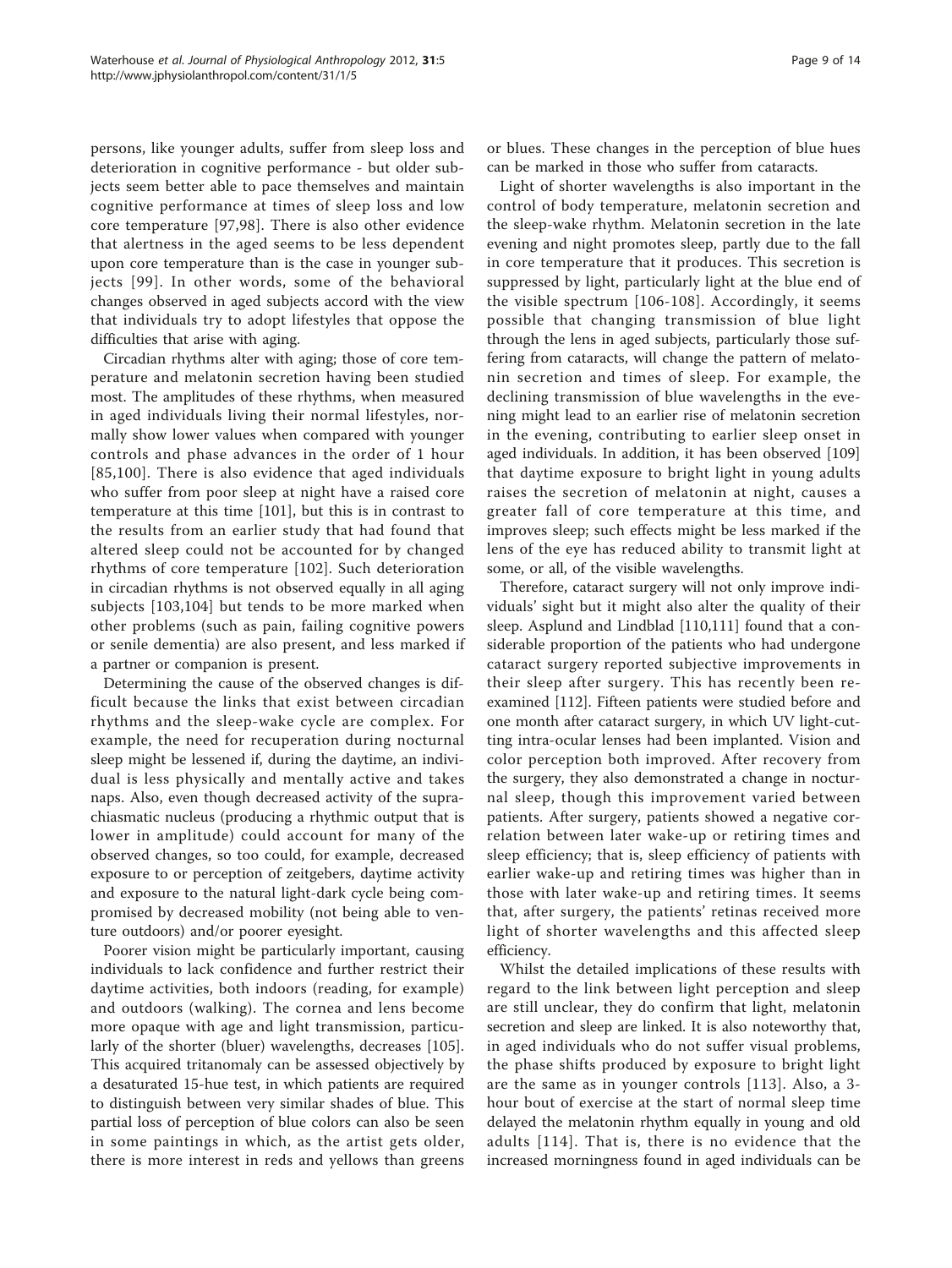attributed to altered adjustment of the body clock by zeitgebers.

Attempts to interpret the causes of altered sleep patterns in the aged in terms of the two-component model of sleep provide some evidence that both the C and S components are altered, but interpretation of such results is not without problems. For example, whilst many circadian rhythms show decreased amplitude, this decline can be due to a fall in the endogenous or the exogenous component of the rhythm, or both. That is, the observed fall in amplitude of the rhythm of core temperature (which implies a change in the C component) might reflect decreased output from the suprachiasmatic nucleus (the endogenous component of the rhythm), decreased secretion of melatonin (which causes core temperature to fall due to cutaneous dilatation), or a decrease in the dichotomy between daytime activity and nocturnal inactivity (the exogenous component). Further, the tendency for aged individuals to become more morning-orientated might be due to an altered body clock and/or timing of individuals' lifestyles (factors that might reflect the C component of the twocomponent model in particular), or the more rapid build-up of sleep pressure (the S component). A further difficulty of interpretation arises because older individuals might go to bed earlier because their body clock is running faster, their poorer eyesight restricts what they can do (read or watch television), their declining mental faculties mean they get bored more easily, sleep pressure builds up more quickly or they fear a poor sleep at night and so want to attempt it sooner.

It is only the endogenous component of the rhythm of core temperature that is directly associated with component C. Since the endogenous and exogenous components of a circadian rhythm normally act together to produce a measured rhythm, it is necessary to distinguish between them. The constant routine protocol is believed to enable the circadian output from the body clock to be assessed more directly. However, it must be remembered that this protocol assumes that any effects of the sleep-wake cycle upon the amplitude and phase of the core temperature rhythm on normal days (when the exogenous component is present) do not continue into the constant routine but disappear immediately it is undertaken. There is some evidence to support this assumption, at least with regard to amplitude [[115\]](#page-12-0). However, when aged participants undergo constant routines and their core temperature rhythm or secretion of melatonin in dim light is investigated (two common markers of the body clock), there is evidence for a reduced output from the body clock insofar as the amplitude of these rhythms is reduced; also, the temperature profile has been found to advance [[116](#page-13-0),[117\]](#page-13-0). These results suggest the presence of a body clock with a declining output and an advanced timing. However, when the free-running period of the body clock was examined in aged individuals who were blind (twice in each individual, the occasions of study being separated by a period of 10 years), where effects of light upon tau are absent, the period lengthened [[118](#page-13-0)]. Other studies also have failed to find a consistent phase advance of the core temperature rhythm in sighted individuals when using the constant routine protocol. Only an advance of phase of the core temperature rhythm, possibly due to a reduction in tau, would indicate an endogenous cause for the increasing tendency to morningness with aging (rather than an exogenous cause such as preferring to get up earlier and go to bed earlier). Therefore, the general position with regard to the change in the endogenous component of the temperature rhythm in aged individuals is unclear. Again, differences between survivors and the frail might be important.

The changes in sleep with aging might be explained in terms of altered S and S' processes. Investigations of responses to altered sleep-wake schedules (advancing or delaying bedtime, for example) have shown that changes similar to those found in younger adults under the same circumstances are found for many sleep variables, including sleep efficiency and time awake after sleep onset [[119](#page-13-0)]. The increase in sleep latency with age has been taken to imply that sleep pressure decreases but, again, contradictory results have been obtained. SWS during the first part of a night's sleep is normally decreased in the aged [\[120](#page-13-0),[121](#page-13-0)]. The rate of dissipation of S (S', as assessed from SWA) does not differ from that found in younger adults and, as in them, the amount of SWS increases following sleep-deprivation [[122\]](#page-13-0) and decreases in nocturnal sleeps taken after daytime naps [[123](#page-13-0)]. On the other hand, another study claimed that the relationship between SWS and prior wakefulness was different between aged participants and younger controls [\[116](#page-13-0)] and that daytime naps led to a fall in sleep efficiency and earlier waking [[124](#page-13-0)]. Several differences in the power of different frequency bands in the EEG have been found in aged individuals compared with younger controls [[120\]](#page-13-0), though their detailed meaning is unclear.

It has already been mentioned that those who seem to experience fewer difficulties with sleep also seem to have more regular lifestyles. It is stressed that this increased regularity might reflect a relatively stronger output from the body clock (process C) or stronger activity of the sleep homeostat (processes S and S') - or it might be that increasing the exogenous components of circadian rhythms, attempting to be active and so promote accumulation of sleep pressure when awake, and having regular exposure to zeitgebers, can all be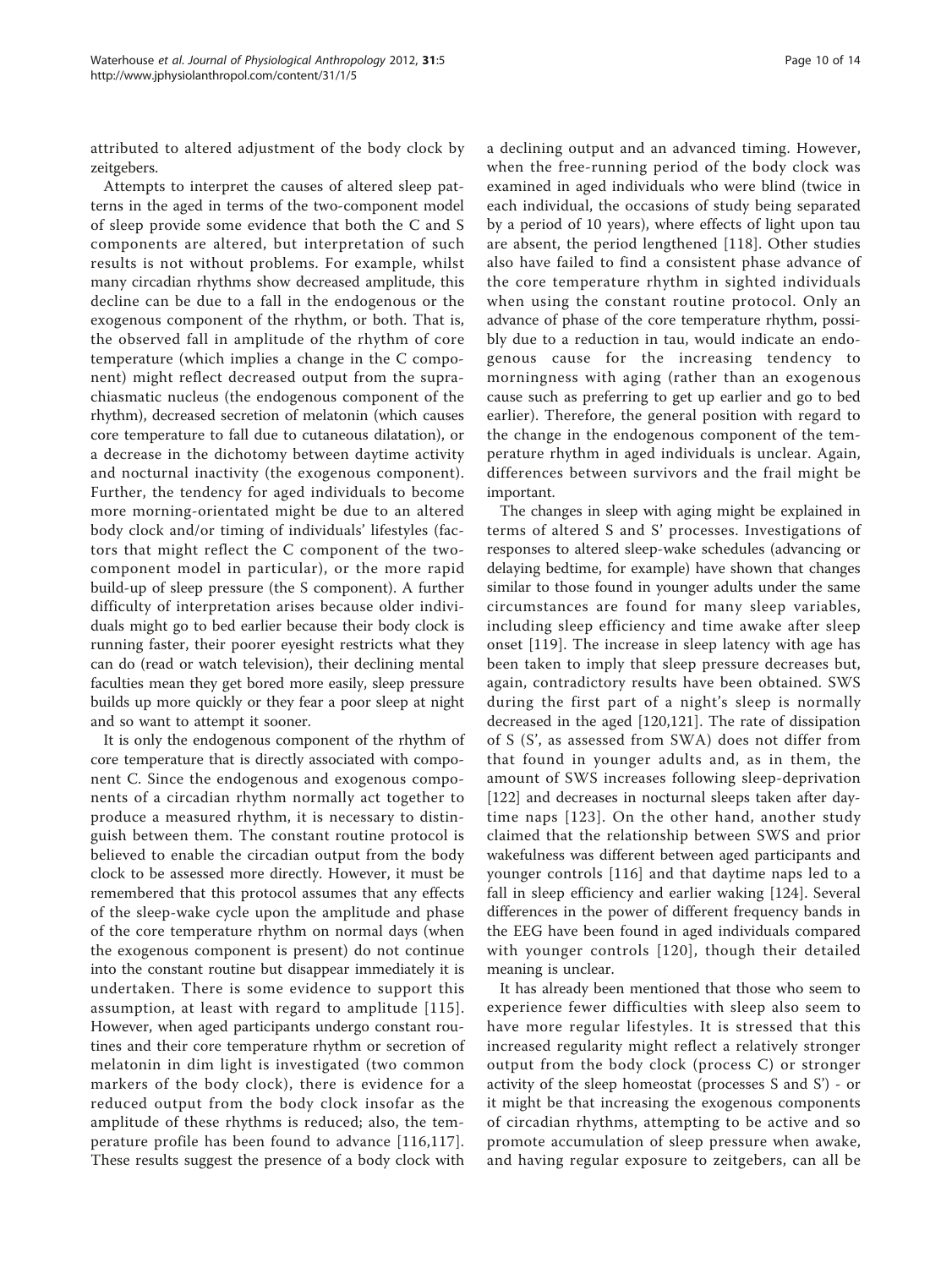<span id="page-10-0"></span>considered as ways of combating a declining influence of endogenous components. Whatever the exact cause of the decreased daily variability in some aged individuals, it becomes translated into several ways of improving the quality of life of the aged, at least in those living in homes for the elderly [[125\]](#page-13-0).

The general aim of these procedures is to increase the dichotomy between daytime activities in the light and nocturnal sleep in the dark [1[,126](#page-13-0)-[137](#page-13-0)]. Possibilities include increasing daytime physical activity, outdoors in natural light, if possible and increasing daytime mental activities, by providing an interest or getting individuals to discuss topics of interest to them (their childhood, favorite food or films, for example). Increasing artificial lighting levels is also used, not only to promote conditions suitable for taking part in activities but also to inhibit napping. Coupled with these courses of action can be encouragement to individuals to stay in bed at night, even if they cannot sleep, with restricted use of lights (as long as requirements for safety and care are met). In addition, some studies have indicated that the regular use of a mild soporific is effective (melatonin, for example), though the long-term use of any drug requires medical advice [\[135,138,139](#page-13-0)].

Many of these treatments have been found to be effective; it often being stressed that individuals should be encouraged to see some form of regular daytime activity as a simple means of improving their quality of life. The possible mechanisms which might cause the treatments to be effective have been considered above; they might act on the exogenous or endogenous component of circadian rhythms by promoting accumulation of sleep pressure, and promote sleep pressure directly. Which mechanism(s) are important is not yet known.

A rather different approach to the problem of improving sleep in older individuals is based upon the decline in efficiency of thermoregulation with age [[91\]](#page-12-0). Part of the problem is that, due to impaired cutaneous thermal sensitivity, aged individuals are less able to perceive the temperature of their surroundings, and so are unable to forestall falls or rises of body temperature by suitable behavior. Additionally, sleep onset is inhibited by cold hands and feet, and this is observed in all age groups. Warming the feet by wearing bed-socks was found to decrease sleep latency in aged individuals [\[140\]](#page-13-0).

The two-process model of sleep has enabled the processes that determine sleep times and some aspects of sleep architecture to be described. Equally, the constant routine protocol remains the standard way of distinguishing between endogenous and exogenous components of circadian rhythms. Taken together, these concepts of a sleep homeostat and endogenous and

exogenous components of circadian rhythms have enabled the quantity, timing and quality of sleep to be understood better. Such understanding has been applied successfully to understanding the timing of sleep in healthy individuals and in the changed circumstances of adolescence and old age. However, details of the nature of the S, S' and C components of the sleep model, and unraveling the interactions between these components and those of the circadian rhythms, are still required. Obtaining such details will improve our knowledge of differences between healthy individuals at different stages of their life-span and when suffering from some sleep disorders. Such deeper understanding will then give a firmer rationale to advice and treatment, with the hope that they will become more successful.

#### Author details

<sup>1</sup>Research Institute for Sport and Exercise Physiology, Liverpool John Moores University, Liverpool, UK. <sup>2</sup>Department of Living Environmental Science, Fukuoka Women's University, Japan.

#### Authors' contributions

The preliminary draft of part of the section on adolescents was written by YF, of part of the section on old persons by TM, and of the rest of the review by JW. Thereafter, all authors were equally involved in the several revisions that were undertaken. All authors read and approved the final manuscript.

#### Competing interests

The authors declare that they have no competing interests.

#### Received: 8 February 2012 Accepted: 13 March 2012 Published: 13 March 2012

#### References

- Ancoli-Israel S, Ayalon L, Salzman C: [Sleep in the elderly: normal variations](http://www.ncbi.nlm.nih.gov/pubmed/18803103?dopt=Abstract) [and common sleep disorders.](http://www.ncbi.nlm.nih.gov/pubmed/18803103?dopt=Abstract) Harv Rev Psychiatry 2008, 16:279-286.
- 2. Minors D, Waterhouse J: Circadian Rhythms and the Human Bristol, UK: John Wright; 1981.
- 3. Reilly T, Atkinson G, Waterhouse J: Biological Rhythms and Exercise Oxford: Oxford University Press; 1997.
- 4. Clayton J, Kyriacou C, Reppert S: [Keeping time with the human genome.](http://www.ncbi.nlm.nih.gov/pubmed/11237000?dopt=Abstract) Nature 2001, 409:829-831.
- 5. Reppert S, Weaver D: Molecular analysis of mammalian circadian rhythms. Ann Rev Physiol 2001, 63:647-678.
- 6. Jolma I, Laerum O, Lillo C, Ruoff P: [Circadian oscillators in eukaryotes.](http://www.ncbi.nlm.nih.gov/pubmed/20836046?dopt=Abstract) Wiley Interdiscip Rev Syst Biol Med 2010, 2:533-549.
- 7. Shanahan T, Czeisler C: [Physiological effects of light on the human](http://www.ncbi.nlm.nih.gov/pubmed/10975436?dopt=Abstract) [circadian pacemaker.](http://www.ncbi.nlm.nih.gov/pubmed/10975436?dopt=Abstract) Semin Perinatol 2000, 24:299-320.
- 8. Mrosovsky N: Critical assessment of methods and concepts in nonphotic phase shifting. Biol Rhythm Res 1999, 30:135-148.
- 9. Mistlberger R, Skene D: Social influences on mammalian circadian rhythms: animal and human studies. Biol Rhythm 2004, 79:533-556.
- 10. Edwards B, Reilly T, Waterhouse J: Zeitgeber effects of exercise on human circadian rhythms: what are alternative approaches to investigating the existence of a phase-response curve to exercise? Biol Rhythm Res 2009, 40:53-69.
- 11. Khalsa S, Jewett M, Cajochen C: [A phase response curve to single bright](http://www.ncbi.nlm.nih.gov/pubmed/12717008?dopt=Abstract) [light pulses in human subjects.](http://www.ncbi.nlm.nih.gov/pubmed/12717008?dopt=Abstract) J Physiol 2003, 549:945-952.
- 12. Lewy A, Bauer V, Ahmed S: [The human phase response curve \(PRC\) to](http://www.ncbi.nlm.nih.gov/pubmed/9493716?dopt=Abstract) [melatonin is about 12 hours out of phase with the PRC to light.](http://www.ncbi.nlm.nih.gov/pubmed/9493716?dopt=Abstract) Chronobiol Int 1998, 15:71-83.
- 13. Reilly T, Waterhouse J: [Sports performance: is there evidence that the](http://www.ncbi.nlm.nih.gov/pubmed/19418063?dopt=Abstract) [body clock plays a role?](http://www.ncbi.nlm.nih.gov/pubmed/19418063?dopt=Abstract) Eur J Appl Physiol 2009, 106:321-332.
- 14. Kleitman N: Sleep and Wakefulness Chicago: University of Chicago Press; 1963.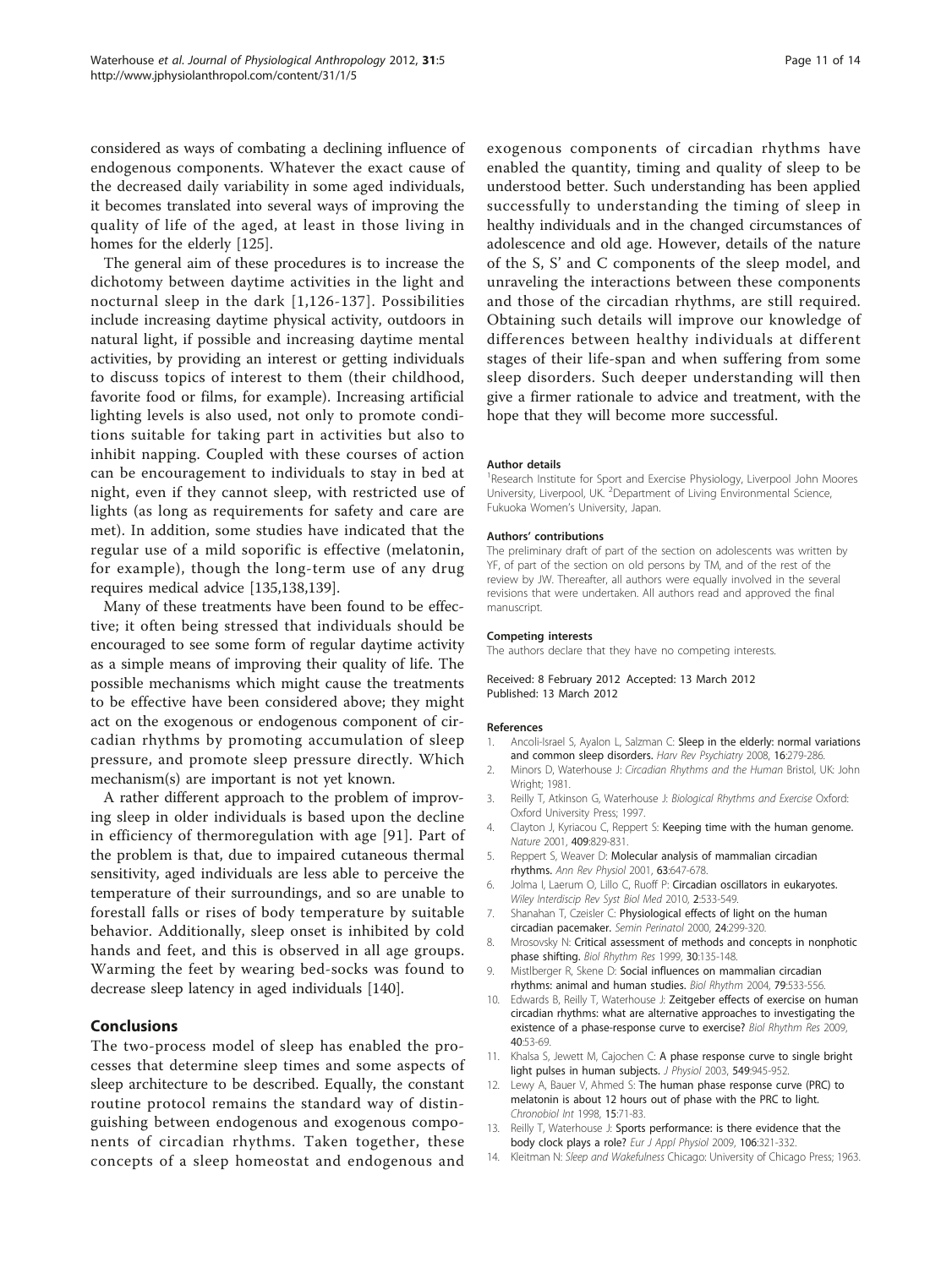- <span id="page-11-0"></span>15. Van Someren E: [More than a marker: Interaction between the circadian](http://www.ncbi.nlm.nih.gov/pubmed/10841209?dopt=Abstract) [regulation of temperature and sleep, age-related changes, and](http://www.ncbi.nlm.nih.gov/pubmed/10841209?dopt=Abstract) [treatment possibilities.](http://www.ncbi.nlm.nih.gov/pubmed/10841209?dopt=Abstract) Chronobiol Int 2000, 17:313-354.
- 16. Åkerstedt T, Folkard S: [The three-process model of alertness and its](http://www.ncbi.nlm.nih.gov/pubmed/9095372?dopt=Abstract) [extension to performance, sleep latency, and sleep length.](http://www.ncbi.nlm.nih.gov/pubmed/9095372?dopt=Abstract) Chronobiol Int 1997, 14:115-123.
- 17. Åkerstedt T: [Altered sleep/wake patterns and mental performance.](http://www.ncbi.nlm.nih.gov/pubmed/17049569?dopt=Abstract) Physiol Behav 2007, 90:209-218.
- 18. Beersma D, Gordij M: [Circadian control of the sleep-wake cycle.](http://www.ncbi.nlm.nih.gov/pubmed/17055008?dopt=Abstract) Physiol Behav 2007, 90:190-195.
- 19. McCauley P, Kalachev L, Smith A, Belenky G, Dinges D, Van Dongen H: [A](http://www.ncbi.nlm.nih.gov/pubmed/18938181?dopt=Abstract) [new mathematical model for the homeostatic effects of sleep loss on](http://www.ncbi.nlm.nih.gov/pubmed/18938181?dopt=Abstract) [neurobehavioral performance.](http://www.ncbi.nlm.nih.gov/pubmed/18938181?dopt=Abstract) J Theor Biol 2009, 256:227-239.
- 20. Van Dongen H: [Comparison of mathematical model predictions to](http://www.ncbi.nlm.nih.gov/pubmed/15018263?dopt=Abstract) [experimental data of fatigue and performance.](http://www.ncbi.nlm.nih.gov/pubmed/15018263?dopt=Abstract) Aviat Space Environ Med 2004, 75(3 Suppl):A15-A36.
- 21. Borbély A: [A two process model of sleep regulation.](http://www.ncbi.nlm.nih.gov/pubmed/7185792?dopt=Abstract) Hum Neurobiol 1982, 1:195-204.
- 22. Achermann P: [Sleep homeostasis and models of sleep regulation.](http://www.ncbi.nlm.nih.gov/pubmed/10643753?dopt=Abstract) J Biol Rhythms 1999, 14:557-568.
- 23. Van Dongen H, Dinges D: [Investigating the interaction between the](http://www.ncbi.nlm.nih.gov/pubmed/12941057?dopt=Abstract) [homeostatic and circadian processes of sleep-wake regulation for the](http://www.ncbi.nlm.nih.gov/pubmed/12941057?dopt=Abstract) [prediction of waking neurobehavioural performance.](http://www.ncbi.nlm.nih.gov/pubmed/12941057?dopt=Abstract) J Sleep Res 2003, 12:181-187.
- 24. Naitoh P, Kelly T, Babkoff H: [Sleep inertia: best time not to wake up?](http://www.ncbi.nlm.nih.gov/pubmed/8500187?dopt=Abstract) Chronobiol Int 1993, 10:109-118.
- 25. Åkerstedt T, Billiard M, Bonnet M, Ficca G, Garma L, Mariotti M, Salzarulo P, Schulz H: [Awakening from sleep.](http://www.ncbi.nlm.nih.gov/pubmed/12531132?dopt=Abstract) Sleep Med Rev 2002, 6:267-286.
- 26. Krauchi K, Knoblauch V, Wirz-Justice A, Cajochen C: Challenging the sleep homeostat does not influence the thermoregulatory system in men: evidence from a nap vs. sleep-deprivation study. Amer J Physiol Regul Integr Comp Physiol 2006, 290:R1052-R1061.
- 27. Puente-Munoz A, Perez-Martinez D, Villalibre-Valderrey I: [The role of slow](http://www.ncbi.nlm.nih.gov/pubmed/12022067?dopt=Abstract) [wave sleep in the homeostatic regulation of sleep.](http://www.ncbi.nlm.nih.gov/pubmed/12022067?dopt=Abstract) Rev Neurol 2002, 34:211-215.
- 28. Inoue S, Honda K, Komodo Y: [Sleep as neuronal detoxification and](http://www.ncbi.nlm.nih.gov/pubmed/7546322?dopt=Abstract) [restitution.](http://www.ncbi.nlm.nih.gov/pubmed/7546322?dopt=Abstract) Behav Brain Res 1995, 69:91-96.
- 29. Monk T, Reynolds C, Buysse D, DeGrazia J, Kupfer D: [The relationship](http://www.ncbi.nlm.nih.gov/pubmed/12638693?dopt=Abstract) [between lifestyle regularity and subjective sleep quality.](http://www.ncbi.nlm.nih.gov/pubmed/12638693?dopt=Abstract) Chronobiol Int 2003, 20:97-107.
- 30. Benoit O, Aguirre A: Homeostatic and circadian aspects of sleep regulation in young poor sleepers. Clin Neurophysiol 1996, 26:40-50.
- 31. Aeschbach D, Postolache T, Sher L, Matthews J, Jackson M, Wehr T: [Evidence from the waking electroencephalogram that short sleepers live](http://www.ncbi.nlm.nih.gov/pubmed/11226688?dopt=Abstract) [under higher homeostatic sleep pressure than long sleepers.](http://www.ncbi.nlm.nih.gov/pubmed/11226688?dopt=Abstract) Neuroscience 2001, 102:493-502.
- 32. Yang C, Spielman A, D'Ambrosio P, Serizawa S, Nunes J, Birnbaum J: [A](http://www.ncbi.nlm.nih.gov/pubmed/11322709?dopt=Abstract) [single dose of melatonin prevents the phase delay associated with a](http://www.ncbi.nlm.nih.gov/pubmed/11322709?dopt=Abstract) [delayed weekend sleep pattern.](http://www.ncbi.nlm.nih.gov/pubmed/11322709?dopt=Abstract) Sleep 2001, 24:272-281.
- 33. Zisapel N: [Circadian rhythm sleep disorders pathophysiology and](http://www.ncbi.nlm.nih.gov/pubmed/11463135?dopt=Abstract) [potential approaches to management.](http://www.ncbi.nlm.nih.gov/pubmed/11463135?dopt=Abstract) CNS Drugs 2001, 15:311-328.
- 34. Arendt J, Van Someren E, Appleton R, Skene D, Akerstedt T: [Clinical](http://www.ncbi.nlm.nih.gov/pubmed/18724603?dopt=Abstract) [update: melatonin and sleep disorders.](http://www.ncbi.nlm.nih.gov/pubmed/18724603?dopt=Abstract) Clin Med 2008, 8:381-383.
- 35. Kerkhof G, Van Dongen H: [Morning-type and evening-type individuals](http://www.ncbi.nlm.nih.gov/pubmed/8945751?dopt=Abstract) [differ in the phase position of their endogenous circadian oscillator.](http://www.ncbi.nlm.nih.gov/pubmed/8945751?dopt=Abstract) Neurosci Lett 1996, 218:153-156.
- 36. Taillard J, Philip P, Coste O, Sagaspe P, Bioulac B: [The circadian and](http://www.ncbi.nlm.nih.gov/pubmed/14633238?dopt=Abstract) [homeostatic modulation of sleep pressure during wakefulness differs](http://www.ncbi.nlm.nih.gov/pubmed/14633238?dopt=Abstract) [between morning and evening chronotypes.](http://www.ncbi.nlm.nih.gov/pubmed/14633238?dopt=Abstract) J Sleep Res 2003, 12:275-282.
- 37. Mongrain V, Carrier J, Dumont M: [Circadian and homeostatic sleep](http://www.ncbi.nlm.nih.gov/pubmed/16704571?dopt=Abstract) [regulation in morningness-eveningness.](http://www.ncbi.nlm.nih.gov/pubmed/16704571?dopt=Abstract) J Sleep Res 2006, 15:162-168.
- 38. Mongrain V, Dumont M: [Increased homeostatic response to behavioral](http://www.ncbi.nlm.nih.gov/pubmed/17580599?dopt=Abstract) [sleep fragmentation in morning types compared to evening types.](http://www.ncbi.nlm.nih.gov/pubmed/17580599?dopt=Abstract) Sleep 2007, 30:773-780.
- 39. Evans D, Snitker S, Wu S, Mody A, Njajou O, Perlis M, Gehrman P, Shuldiner A, Hsueh W: [Habitual sleep/wake patterns in the old order](http://www.ncbi.nlm.nih.gov/pubmed/21532960?dopt=Abstract) [Amish: heritability and association with non-genetic factors.](http://www.ncbi.nlm.nih.gov/pubmed/21532960?dopt=Abstract) Sleep 2011, 34:661-669.
- 40. Dijk D-J, Archer S: [PERIOD3, circadian phenotypes, and sleep](http://www.ncbi.nlm.nih.gov/pubmed/19716732?dopt=Abstract) [homeostasis.](http://www.ncbi.nlm.nih.gov/pubmed/19716732?dopt=Abstract) Sleep Med Rev 2010, 14:151-160.
- 41. Vandewalle G, Archer S, Wuillaume C, Balteau E, Degueldre C, Luxen A, Maquet P, Dijk D-J: [Functional Magnetic Resonance Imaging-assessed](http://www.ncbi.nlm.nih.gov/pubmed/19553435?dopt=Abstract) [brain responses during an executive task depend on interaction of sleep](http://www.ncbi.nlm.nih.gov/pubmed/19553435?dopt=Abstract) [homeostasis, circadian phase, and PER3 genotype.](http://www.ncbi.nlm.nih.gov/pubmed/19553435?dopt=Abstract) J Neurosci 2009, 29:7948-7956.
- 42. Weitzman E, Czeisler C, Coleman R, Spielman A, Zimmerman J, Dement W, Richardson G: [Delayed Sleep Phase Syndrome - a chronobiological](http://www.ncbi.nlm.nih.gov/pubmed/7247637?dopt=Abstract) [disorder with sleep-onset insomnia.](http://www.ncbi.nlm.nih.gov/pubmed/7247637?dopt=Abstract) Arch Gen Psychiatry 1981, 38:737-746.
- 43. Shimada M, Takahashi K, Segawa M, Higurashi M, Samejim M, Horiuchi K: Emerging and entraining patterns of the sleep-wake rhythm in preterm and term infants. Brain Develop 1999, 21:468-473.
- 44. Mirmiran M, Maas Y, Ariagno R: [Development of fetal and neonatal sleep](http://www.ncbi.nlm.nih.gov/pubmed/14505599?dopt=Abstract) [and circadian rhythms.](http://www.ncbi.nlm.nih.gov/pubmed/14505599?dopt=Abstract) Sleep Med Rev 2003, 7:321-334.
- 45. Goessel-Symank R, Grimmer I, Korte J, Siegmund R: [Actigraphic monitoring](http://www.ncbi.nlm.nih.gov/pubmed/15470961?dopt=Abstract) [of the activity-rest behavior of preterm and full-term infants at 20](http://www.ncbi.nlm.nih.gov/pubmed/15470961?dopt=Abstract) [months of age.](http://www.ncbi.nlm.nih.gov/pubmed/15470961?dopt=Abstract) Chronobiol Int 2004, 21:661-671.
- 46. Peirano P, Algarin C, Uauy R: [Sleep-wake states and their regulatory](http://www.ncbi.nlm.nih.gov/pubmed/14597916?dopt=Abstract) [mechanisms throughout early human development.](http://www.ncbi.nlm.nih.gov/pubmed/14597916?dopt=Abstract) J Pediatr 2003, 143: S70-S79.
- 47. Biagioni E, Boldrini A, Giganti F, Guzzetta A, Salzarulo P, Cioni G: Distribution of sleep and wakefulness EEG patterns in 24-h recordings of preterm and full-term newborns. Early Hum Develop 2005, 81:333-339.
- 48. McLaughlin Crabtree V, Williams NA: [A normal sleep in children and](http://www.ncbi.nlm.nih.gov/pubmed/19836688?dopt=Abstract) [adolescents.](http://www.ncbi.nlm.nih.gov/pubmed/19836688?dopt=Abstract) Child Adolesc Psychiatr Clin N Am 2009, 18:799-809.
- 49. Rivkees S: [A developing circadian rhythmicity in infants.](http://www.ncbi.nlm.nih.gov/pubmed/12897290?dopt=Abstract) Pediatrics 2003, 112:373-381.
- 50. Mirmiran M, Baldwin R, Ariagno R: [Circadian and sleep development in](http://www.ncbi.nlm.nih.gov/pubmed/12621096?dopt=Abstract) [preterm infants occurs independently from the influences of](http://www.ncbi.nlm.nih.gov/pubmed/12621096?dopt=Abstract) [environmental lighting.](http://www.ncbi.nlm.nih.gov/pubmed/12621096?dopt=Abstract) Pediatr Res 2003, 53:933-938.
- 51. Pringuey D, Tible O, Cherikh F: [\[Ontogenesis of circadian rhythms in](http://www.ncbi.nlm.nih.gov/pubmed/19268170?dopt=Abstract) [humans\].](http://www.ncbi.nlm.nih.gov/pubmed/19268170?dopt=Abstract) Encephale 2009, 35:S46-S52.
- 52. Zornoza-Moreno M, Fuentes-Hernandez S, Sanchez-Solis M, Rol M, Larque E, Madrid J: [Assessment of circadian rhythms of both skin temperature and](http://www.ncbi.nlm.nih.gov/pubmed/21539424?dopt=Abstract) [motor activity in infants during the first 6 months of life.](http://www.ncbi.nlm.nih.gov/pubmed/21539424?dopt=Abstract) Chronobiol Int 2011, 28:330-337.
- 53. Mantz J, Muzet A, Winter A: [The characteristics of sleep-wake rhythm in](http://www.ncbi.nlm.nih.gov/pubmed/10761601?dopt=Abstract) [adolescents aged 15-20 years: a survey made at school during ten](http://www.ncbi.nlm.nih.gov/pubmed/10761601?dopt=Abstract) [consecutive days.](http://www.ncbi.nlm.nih.gov/pubmed/10761601?dopt=Abstract) Arch Pediatr 2000, 7:256-262.
- 54. Takeuchi H, Inoue M, Watanabe N, Yamashita Y, Hamada M, Kadota G, Harada T: [Parental enforcement of bedtime during childhood modulates](http://www.ncbi.nlm.nih.gov/pubmed/11763989?dopt=Abstract) [preference of Japanese junior high school students for eveningness](http://www.ncbi.nlm.nih.gov/pubmed/11763989?dopt=Abstract) [chronotype.](http://www.ncbi.nlm.nih.gov/pubmed/11763989?dopt=Abstract) Chronobiol Int 2001, 18:823-829.
- 55. Aronen E, Fjallberg M, Paavonen E, Soininen M: [Day length associates with](http://www.ncbi.nlm.nih.gov/pubmed/11893171?dopt=Abstract) [activity level in children living at 60 degrees north.](http://www.ncbi.nlm.nih.gov/pubmed/11893171?dopt=Abstract) Child Psychiatry Hum Dev 2002, 32:217-226.
- 56. Vinha D, Cavalcante J, Andrade M: Sleep-wake patterns of student workers and non-workers. Biol Rhythm Res 2002, 33:417-426.
- 57. Louzada F, Menna-Barreto LL: Sleep-wake cycle in rural populations. Biol Rhythm Res 2004, 35:153-157.
- 58. Ohayon M, Carskadon M, Guilleminault C, Vitiello M: [Meta-analysis of](http://www.ncbi.nlm.nih.gov/pubmed/15586779?dopt=Abstract) [quantitative sleep parameters from childhood to old age in healthy](http://www.ncbi.nlm.nih.gov/pubmed/15586779?dopt=Abstract) [individuals: developing normative sleep values across the human](http://www.ncbi.nlm.nih.gov/pubmed/15586779?dopt=Abstract) [lifespan.](http://www.ncbi.nlm.nih.gov/pubmed/15586779?dopt=Abstract) Sleep 2004, 27:1255-1273.
- 59. Chung K, Cheung M: [Sleep-wake patterns and sleep disturbance among](http://www.ncbi.nlm.nih.gov/pubmed/18274265?dopt=Abstract) [Hong Kong Chinese adolescents.](http://www.ncbi.nlm.nih.gov/pubmed/18274265?dopt=Abstract) Sleep 2008, 31:185-194.
- 60. Hagenauer M, Perryman J, Lee T, Carskadon M: Adolescent changes in the homeostatic and circadian regulation of sleep. Develop Neurosci 2009, 31:276-284.
- 61. Peixoto C, da Silva A, Carskadon M, Louzada F: [Adolescents living in](http://www.ncbi.nlm.nih.gov/pubmed/19330580?dopt=Abstract) [homes without electric lighting have earlier sleep times.](http://www.ncbi.nlm.nih.gov/pubmed/19330580?dopt=Abstract) Behav Sleep Med 2009, 7:73-80.
- 62. Randler C, Frech D: Young people's time-of-day preferences affect their school performance. J Youth Stud 2009, 12:653-667.
- 63. Crowley S, Carskadon M: [Modifications to weekend recovery sleep delay](http://www.ncbi.nlm.nih.gov/pubmed/20795887?dopt=Abstract) [circadian phase in older adolescents.](http://www.ncbi.nlm.nih.gov/pubmed/20795887?dopt=Abstract) Chronobiol Int 2010, 27:1469-1492.
- 64. Figueiro M, Rea M: [Evening daylight may cause adolescents to sleep less](http://www.ncbi.nlm.nih.gov/pubmed/20653452?dopt=Abstract) [in spring than in winter.](http://www.ncbi.nlm.nih.gov/pubmed/20653452?dopt=Abstract) Chronobiol Int 2010, 27:1242-1258.
- 65. Figueiro M, Rea M: [Lack of short-wavelength light during the school day](http://www.ncbi.nlm.nih.gov/pubmed/20150866?dopt=Abstract) [delays dim light melatonin onset \(DLMO\) in middle school students.](http://www.ncbi.nlm.nih.gov/pubmed/20150866?dopt=Abstract) Neuroendocrinol Lett 2010, 31:92-96.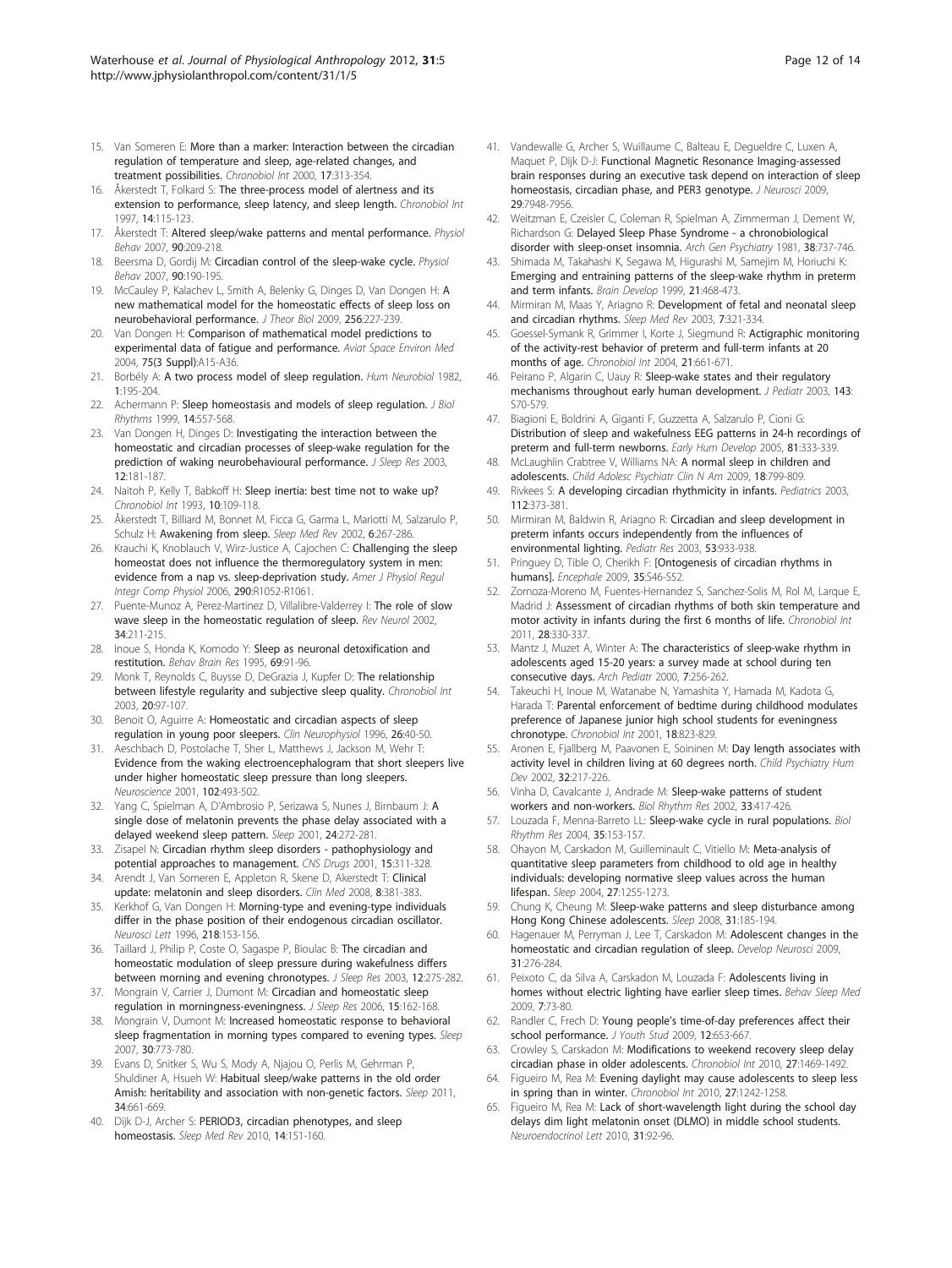- <span id="page-12-0"></span>66. Fischer F, Radosevic-Vidacek B, Koscec A, Teixeira L, Moreno C, Lowden A: Internal and external time conflicts in adolescents: sleep characteristics and interventions. Mind Brain Educ 2008, 2:17-23.
- 67. Fischer F, Nagai R, Teixeira L: [Explaining sleep duration in adolescents:](http://www.ncbi.nlm.nih.gov/pubmed/18533330?dopt=Abstract) [The impact of socio-demographic and lifestyle factors and working](http://www.ncbi.nlm.nih.gov/pubmed/18533330?dopt=Abstract) [status.](http://www.ncbi.nlm.nih.gov/pubmed/18533330?dopt=Abstract) Chronobiol Int 2008, 25:359-372.
- 68. Koscec A, Radosevic-Vidacek B, Bakotic M: Regulation of wakefulness and sleep in adolescence: biological and social aspects. Suvremena Psiholgija 2008, 11:223-239.
- 69. Natal C, Lourenco T, Silva L, Boscolo R, Silva A, Tufik S, de Mello M: Gender differences in the sleep habits of 11-13 year olds. Revista Brasileira Psiquiatria 2009, 31:358-361.
- 70. Besoluk S, Onder I, Deveci I: [Morningness-eveningness preferences and](http://www.ncbi.nlm.nih.gov/pubmed/21231873?dopt=Abstract) [academic achievement of University students.](http://www.ncbi.nlm.nih.gov/pubmed/21231873?dopt=Abstract) Chronobiol Int 2011, 28:118-125.
- 71. Kirby M, Maggi S, D'Angiulli A: School start times and the sleep-wake cycle of adolescents: a review and critical evaluation of available evidence. Educ Res 2011, 40:56-61.
- 72. Carskadon M, Acebo C, Jenni O: [Regulation of adolescent sleep:](http://www.ncbi.nlm.nih.gov/pubmed/15251897?dopt=Abstract) [implications for behavior.](http://www.ncbi.nlm.nih.gov/pubmed/15251897?dopt=Abstract) Ann N Y Acad Sci 2004, 1021:276-291.
- 73. Campbell I, Higgins L, Trinidad J, Richardson P, Feinberg I: [The increase in](http://www.ncbi.nlm.nih.gov/pubmed/18246977?dopt=Abstract) [longitudinally measured sleepiness across adolescence is related to the](http://www.ncbi.nlm.nih.gov/pubmed/18246977?dopt=Abstract) [maturational decline in low-frequency EEG power.](http://www.ncbi.nlm.nih.gov/pubmed/18246977?dopt=Abstract) Sleep 2007, 30:1677-1687.
- 74. Crowley S, Acebo C, Carskadon M: [Sleep, circadian rhythms, and delayed](http://www.ncbi.nlm.nih.gov/pubmed/17383934?dopt=Abstract) [phase in adolescence.](http://www.ncbi.nlm.nih.gov/pubmed/17383934?dopt=Abstract) Sleep Med 2007, 8:602-612.
- 75. Laberge L, Petit D, Simard C, Vitaro F, Tremblay R, Montplaisir J: [Development of sleep patterns in early adolescence.](http://www.ncbi.nlm.nih.gov/pubmed/11285056?dopt=Abstract) J Sleep Res 2001, 10:59-67.
- 76. Taylor D, Jenni O, Acebo C, Carskadon M: [Sleep tendency during](http://www.ncbi.nlm.nih.gov/pubmed/16120098?dopt=Abstract) [extended wakefulness: insights into adolescent sleep regulation and](http://www.ncbi.nlm.nih.gov/pubmed/16120098?dopt=Abstract) [behavior.](http://www.ncbi.nlm.nih.gov/pubmed/16120098?dopt=Abstract) *J Sleep Res* 2005, 14:239-244.
- 77. Pandi-Perumal S, Seils L, Kayumov L, Ralph M, Lowe A, Moller H, Swaab D: Senescence, sleep, and circadian rhythms. Age Res Rev 2002, 1:559-604.
- 78. Arbus C, Cochen V: Sleep changes with aging. Psychol Neuropsychiat Vieil 2010, 8:7-14.
- 79. Roepke S, Ancoli-Israel S: Sleep disorders in the elderly. Ind J Med Res 2010, 131:302-310.
- 80. Cochen V, Arbus C, Soto M, Villars H, Tiberge M, Montemayor T, Hein C, Veccherini M, Onen S, Ghorayeb I, Verny M, Fitten L, Savage J, Dauvilliers Y, Vellas B: Sleep [disorders and their impacts on healthy, dependent, and](http://www.ncbi.nlm.nih.gov/pubmed/19300867?dopt=Abstract) [frail older adults.](http://www.ncbi.nlm.nih.gov/pubmed/19300867?dopt=Abstract) J Nutr Health Aging 2009, 13:322-329.
- 81. De La Calzada M: [Modifications in sleep with aging.](http://www.ncbi.nlm.nih.gov/pubmed/10863732?dopt=Abstract) Rev Neurol 2000, 30:577-580.
- 82. Fetveit A, Bjorvatn B: [Sleep disturbances among nursing home residents.](http://www.ncbi.nlm.nih.gov/pubmed/12112156?dopt=Abstract) Int J Geriatr Psychiatry 2002, 17:604-609.
- 83. Huang Y, Liu R, Wang Q, Van Someren E, Xu H, Zhou J: [Age-associated](http://www.ncbi.nlm.nih.gov/pubmed/12126998?dopt=Abstract) [difference in circadian sleep-wake and rest-activity rhythms.](http://www.ncbi.nlm.nih.gov/pubmed/12126998?dopt=Abstract) Physiol Behav 2002, 76:597-603.
- 84. Park Y, Matsumoto K, Seo Y, Kang M, Nagashima H: Effects of age and gender on sleep habits and sleep trouble for aged people. Biol Rhythm Res 2002, 33:39-51.
- 85. Münch M, Cajochen C, Wirz-Justice A: Sleep and circadian rhythms in ageing. 7 Gerontol Geriatr 2005, 38:21-23.
- 86. Hoekert M, Riemersma-van der Lek R, Swaab D, Kaufer D, Van Someren E: [Comparison between informant-observed and actigraphic assessments](http://www.ncbi.nlm.nih.gov/pubmed/16473974?dopt=Abstract) [of sleep-wake rhythm disturbances in demented residents of homes for](http://www.ncbi.nlm.nih.gov/pubmed/16473974?dopt=Abstract) [the elderly.](http://www.ncbi.nlm.nih.gov/pubmed/16473974?dopt=Abstract) Am J Geriatr Psychiatry 2006, 14:104-111.
- 87. Martin J, Webber A, Alam T, Harker J, Josephson K, Alessi C; [Daytime](http://www.ncbi.nlm.nih.gov/pubmed/16473976?dopt=Abstract) [sleeping, sleep disturbance, and circadian rhythms in the nursing home.](http://www.ncbi.nlm.nih.gov/pubmed/16473976?dopt=Abstract) Am J Geriatr Psychiatry 2006, 14:121-129.
- 88. Monk T, Thompson W, Buysse D, Hall M, Nofzinger E, Reynolds C: [Sleep in](http://www.ncbi.nlm.nih.gov/pubmed/16911027?dopt=Abstract) [healthy seniors: a diary study of the relation between bedtime and the](http://www.ncbi.nlm.nih.gov/pubmed/16911027?dopt=Abstract) [amount of sleep obtained.](http://www.ncbi.nlm.nih.gov/pubmed/16911027?dopt=Abstract) J Sleep Res 2006, 15:256-260.
- 89. Bliwise D, Ansari F, Straight L, Parker K: [Age changes in timing and 24](http://www.ncbi.nlm.nih.gov/pubmed/16319300?dopt=Abstract) [hour distribution of self-reported sleep.](http://www.ncbi.nlm.nih.gov/pubmed/16319300?dopt=Abstract) Am J Geriatr Psychiatry 2005, 13:1077-1082.
- 90. Loerbroks A, Debling D, Amelang M, Sturmer T: [Nocturnal sleep duration](http://www.ncbi.nlm.nih.gov/pubmed/19548221?dopt=Abstract) [and cognitive impairment in a population-based study of older adults.](http://www.ncbi.nlm.nih.gov/pubmed/19548221?dopt=Abstract) Int J Geriatr Psychiatry 2010, 25:100-109.
- 91. Raymann R, Van Someren E: [Diminished capability to recognize the](http://www.ncbi.nlm.nih.gov/pubmed/18788655?dopt=Abstract) [optimal temperature for sleep initiation may contribute to poor sleep in](http://www.ncbi.nlm.nih.gov/pubmed/18788655?dopt=Abstract) [elderly people.](http://www.ncbi.nlm.nih.gov/pubmed/18788655?dopt=Abstract) Sleep 2008, 31:1301-1309.
- 92. Oosterman J, Van Someren E, Vogels R, Van Harten B, Scherder E: [Fragmentation of the rest-activity rhythm correlates with age-related](http://www.ncbi.nlm.nih.gov/pubmed/19250179?dopt=Abstract) [cognitive deficits.](http://www.ncbi.nlm.nih.gov/pubmed/19250179?dopt=Abstract) J Sleep Res 2009, 18:129-135.
- 93. Campbell S, Murphy P, Stauble T: [Effects of a nap on nighttime sleep and](http://www.ncbi.nlm.nih.gov/pubmed/15667375?dopt=Abstract) [waking function in older subjects.](http://www.ncbi.nlm.nih.gov/pubmed/15667375?dopt=Abstract) J Am Geriatr Soc 2005, 53:48-53.
- Minors D, Atkinson G, Bent N, Rabbitt P, Waterhouse J: [The effects of age](http://www.ncbi.nlm.nih.gov/pubmed/9504369?dopt=Abstract) [upon some aspects of lifestyle and implications for studies on circadian](http://www.ncbi.nlm.nih.gov/pubmed/9504369?dopt=Abstract) [rhythmicity.](http://www.ncbi.nlm.nih.gov/pubmed/9504369?dopt=Abstract) Age Ageing 1998, 27:67-72.
- 95. Minors D, Rabbitt P, Worthington H, Waterhouse J: [Variation in meals and](http://www.ncbi.nlm.nih.gov/pubmed/2743466?dopt=Abstract) [sleep-activity patterns in aged subjects; its relevance to circadian](http://www.ncbi.nlm.nih.gov/pubmed/2743466?dopt=Abstract) [studies.](http://www.ncbi.nlm.nih.gov/pubmed/2743466?dopt=Abstract) . Chronobiol Int 1989, 6:139-146.
- 96. Monk T, Buysse D, Hall M, Nofzinger E, Thompson W, Mazumdar S, Reynolds C: [Age-related differences in the lifestyle regularity of seniors](http://www.ncbi.nlm.nih.gov/pubmed/16887751?dopt=Abstract) [experiencing bereavement, care-giving, insomnia, and advancement](http://www.ncbi.nlm.nih.gov/pubmed/16887751?dopt=Abstract) [into old-old age.](http://www.ncbi.nlm.nih.gov/pubmed/16887751?dopt=Abstract) Chronobiol Int 2006, 23:831-841.
- Monk T, Kupfer D: [Circadian rhythms in healthy aging effects](http://www.ncbi.nlm.nih.gov/pubmed/10841210?dopt=Abstract) [downstream from the pacemaker.](http://www.ncbi.nlm.nih.gov/pubmed/10841210?dopt=Abstract) Chronobiol Int 2000, 17:355-368.
- 98. Monk T: [Aging human circadian rhythms: conventional wisdom may not](http://www.ncbi.nlm.nih.gov/pubmed/16077155?dopt=Abstract) [always be right.](http://www.ncbi.nlm.nih.gov/pubmed/16077155?dopt=Abstract) J Biol Rhythms 2005, 20:366-374.
- 99. Monk T, Buysse D, Carrier J, Kupfer D: [Inducing jet-lag in older people:](http://www.ncbi.nlm.nih.gov/pubmed/10849237?dopt=Abstract) [directional asymmetry.](http://www.ncbi.nlm.nih.gov/pubmed/10849237?dopt=Abstract) J Sleep Res 2000, 9:101-116.
- 100. Pandi-Perumal S, Zisapel N, Sriniyasan V, Cardinali D; [Melatonin and sleep](http://www.ncbi.nlm.nih.gov/pubmed/16183237?dopt=Abstract) [in aging population.](http://www.ncbi.nlm.nih.gov/pubmed/16183237?dopt=Abstract) Exp Gerontol 2005, 40:911-925.
- 101. Lushington K, Dawson D, Lack L: [Core body temperature is elevated](http://www.ncbi.nlm.nih.gov/pubmed/10875557?dopt=Abstract) [during constant wakefulness in elderly poor sleepers.](http://www.ncbi.nlm.nih.gov/pubmed/10875557?dopt=Abstract) Sleep 2000, 23:504-510.
- 102. Carrier J, Monk T, Reynolds C, Buysse D, Kupfer D: [Are age differences in](http://www.ncbi.nlm.nih.gov/pubmed/10023578?dopt=Abstract) [sleep due to phase differences in the output of the circadian timing](http://www.ncbi.nlm.nih.gov/pubmed/10023578?dopt=Abstract) [system?](http://www.ncbi.nlm.nih.gov/pubmed/10023578?dopt=Abstract) Chronobiol Int 1999, 16:79-91.
- 103. Fetveit A, Bjorvatn B: [Sleep duration during the 24-hour day is associated](http://www.ncbi.nlm.nih.gov/pubmed/16927407?dopt=Abstract) [with the severity of dementia in nursing home patients.](http://www.ncbi.nlm.nih.gov/pubmed/16927407?dopt=Abstract) Int J Geriatr Psychiatry 2006, 21:945-950.
- 104. Crowley K: [Sleep and sleep disorders in older adults.](http://www.ncbi.nlm.nih.gov/pubmed/21225347?dopt=Abstract) Neuropsychol Rev 2011, 21:41-53.
- 105. Brainard G, Rollag M, Hanifin J: Photic regulation of melatonin in humans: ocular and neural signal transduction. J Biol Rhythms 1997, 2:537-546.
- 106. Brainard G, Hanifin J, Greeson J, Byrne B, Glickman G, Gerner E, Rollag M: [Action spectrum for melatonin regulation in humans: Evidence for a](http://www.ncbi.nlm.nih.gov/pubmed/11487664?dopt=Abstract) [novel circadian photoreceptor.](http://www.ncbi.nlm.nih.gov/pubmed/11487664?dopt=Abstract) J Neurosci 2001, 21:6405-6412.
- 107. Thapan K, Arendt J, Skene D: [An action spectrum for melatonin](http://www.ncbi.nlm.nih.gov/pubmed/11507175?dopt=Abstract) [suppression: evidence for a novel non-rod, non-cone photoreceptor](http://www.ncbi.nlm.nih.gov/pubmed/11507175?dopt=Abstract) [system in humans.](http://www.ncbi.nlm.nih.gov/pubmed/11507175?dopt=Abstract) J Physiol 2001, 535:261-267.
- 108. Herjevic M, Middleton B, Thapan K, Skene D: [Light-induced melatonin](http://www.ncbi.nlm.nih.gov/pubmed/15763401?dopt=Abstract) suppression: [age-related reduction in response to short wavelength](http://www.ncbi.nlm.nih.gov/pubmed/15763401?dopt=Abstract) [light.](http://www.ncbi.nlm.nih.gov/pubmed/15763401?dopt=Abstract) Exp Gerontol 2005, 40:237-242.
- 109. Tokura H, Rutkowska D, Kim H, Aizawa S, Park S-J, Zhang P, Teramoto Y: Physiological significance of light for behavioral and autonomic temperature regulation in humans in terms of circadian rhythm. In Biological Clocks. Mechanisms and Applications. Edited by: Touitou Y. Amsterdam: Elsevier Science; 1998:209-216.
- 110. Asplund R, Lindblad B: [The development of sleep in persons undergoing](http://www.ncbi.nlm.nih.gov/pubmed/14764356?dopt=Abstract) [cataract surgery.](http://www.ncbi.nlm.nih.gov/pubmed/14764356?dopt=Abstract) Arch Gerontol Geriatr 2002, 35:179-187.
- 111. Asplund R, Lindblad B: [Sleep and sleepiness 1 and 9 months after](http://www.ncbi.nlm.nih.gov/pubmed/14599706?dopt=Abstract) [cataract surgery.](http://www.ncbi.nlm.nih.gov/pubmed/14599706?dopt=Abstract) Arch Gerontol Geriatr 2004, 38:69-75.
- 112. Tanaka M, Hosoe K, Hamada T, Morita T: Change in sleep state of the elderly before and after cataract surgery. J Physiol Anthropol 2011, 29:219-224.
- 113. Benloucif S, Green K, L'Hermite-Baleriaux M, Weintraub S, Wolfe L, Zee P: [Responsiveness of the aging circadian clock to light.](http://www.ncbi.nlm.nih.gov/pubmed/16309797?dopt=Abstract) Neurobiol Aging 2006, 27:1870-1879.
- 114. Baehr E, Eastman C, Revelle W, Olson S, Wolfe L, Zee P: Circadian phaseshifting effects of nocturnal exercise in older compared with young adults. Am J Physiol 2003, 284:R1542-R1550.
- 115. Waterhouse J, Minors D, Folkard S, Owen D, Atkinson G, MacDonald I, Nevill A, Reilly T, Sytnik N, Turner P, Weinert D: [Lack of evidence that](http://www.ncbi.nlm.nih.gov/pubmed/10023579?dopt=Abstract) [feedback from lifestyle alters the amplitude of the circadian pacemaker](http://www.ncbi.nlm.nih.gov/pubmed/10023579?dopt=Abstract) [in humans.](http://www.ncbi.nlm.nih.gov/pubmed/10023579?dopt=Abstract) Chronobiol Int 1999, 16:93-107.